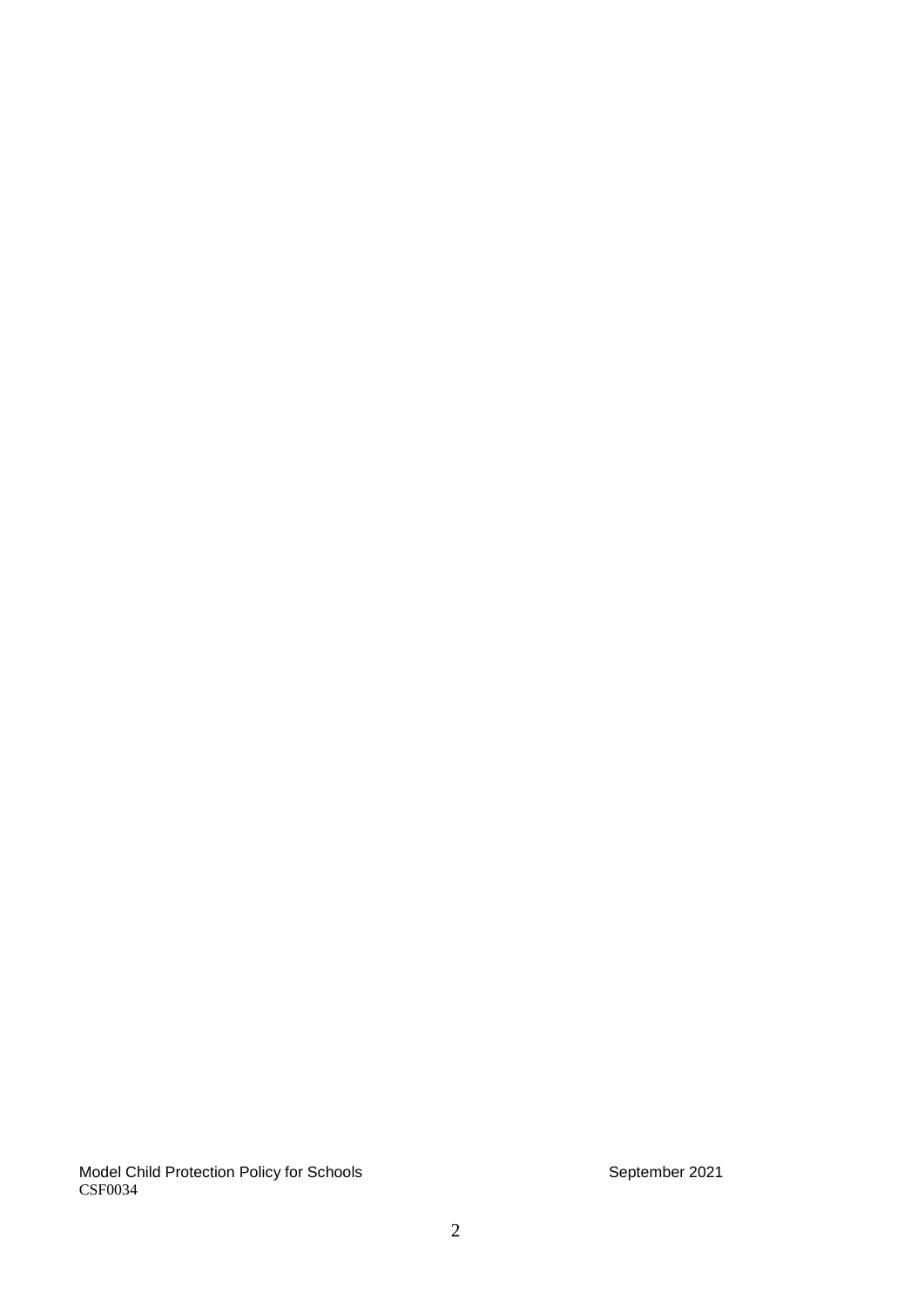# **C O N T E N T S**

| 1                 | <b>Introduction</b>                                                                                                                                                                                                                     |
|-------------------|-----------------------------------------------------------------------------------------------------------------------------------------------------------------------------------------------------------------------------------------|
| $\overline{2}$    | <b>Statutory Framework</b>                                                                                                                                                                                                              |
| $\mathbf{3}$      | The DSL (DSL) and Deputy DSL (DDSL)                                                                                                                                                                                                     |
| 4                 | The management of safeguarding (Governing Body, proprietors and<br>management committees)                                                                                                                                               |
| 5                 | When to be concerned                                                                                                                                                                                                                    |
| 6                 | <b>Dealing with a Disclosure</b>                                                                                                                                                                                                        |
| $\overline{7}$    | <b>Record Keeping</b>                                                                                                                                                                                                                   |
| 8                 | <b>Confidentiality</b>                                                                                                                                                                                                                  |
| 9                 | <b>School Procedures</b>                                                                                                                                                                                                                |
| 10                | <b>Communication with parents</b>                                                                                                                                                                                                       |
| 11                | Allegations of abuse made against adults who work with children<br>and young people.                                                                                                                                                    |
| <b>Appendix 1</b> | Link to Keeping Children Safe in Education (KCSIE) DfE, 2021<br>Part One or Annex A: Information for all school and college<br>$\bullet$<br>staff<br><b>Annex B: Further information</b><br>Updates from KCSiE (DfE, 2021)<br>$\bullet$ |
| <b>Appendix 2</b> | <b>Declaration for staff:</b><br><b>Child Protection Policy and KCSIE (DfE 2021)</b>                                                                                                                                                    |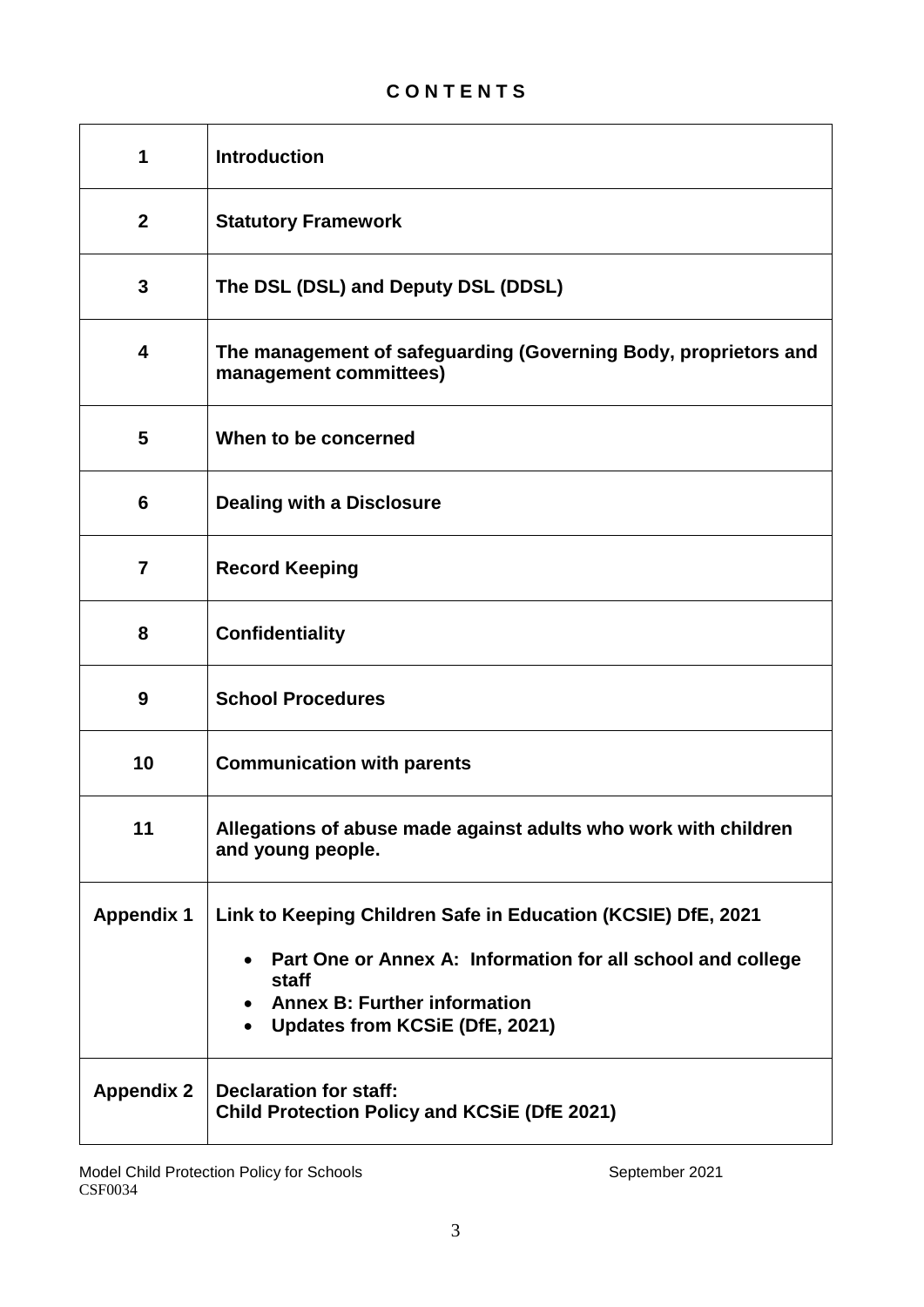| <b>Appendix 3</b>  | Actions where there are concerns about a child                                                                                             |
|--------------------|--------------------------------------------------------------------------------------------------------------------------------------------|
| <b>Appendix 4</b>  | <b>Operation Encompass – Information sharing from Police regarding</b><br>Domestic Abuse notifications and Children Missing from Education |
| <b>Appendix 5</b>  | <b>Ofsted school Inspection Handbook for September 2021</b>                                                                                |
| <b>Appendix 6</b>  | Sexual violence and sexual harassment between children in schools<br>and colleges guidance (DfE 2021)                                      |
| <b>Appendix 7</b>  | <b>Online Safety guidance</b>                                                                                                              |
| <b>Appendix 8</b>  | Covid guidance into new academic year 2021-2022                                                                                            |
| <b>Appendix 9</b>  | GDPR, data protection and Freedom of Information                                                                                           |
| <b>Appendix 10</b> | List of substantiative changes made from previous CP policy                                                                                |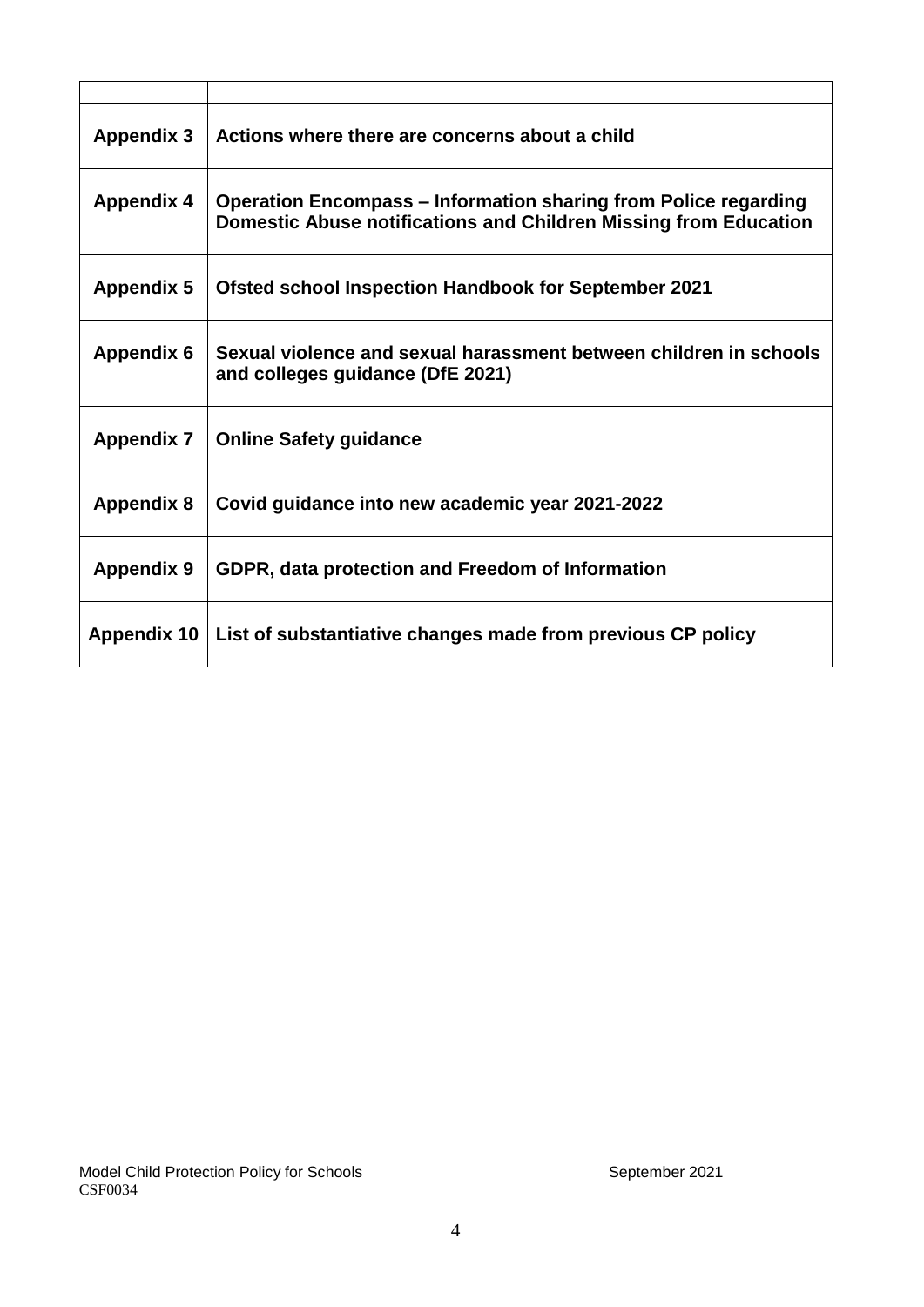# **1. INTRODUCTION**

Safeguarding is defined as: *protecting children from maltreatment, preventing impairment of children's health or development, ensuring that children are growing up in circumstances consistent with the provision of safe and effective care and taking action to enable all children to have the best outcomes.* (**Working Together to Safeguard Children**, (DfE, 2018), p6)

This Child Protection Policy forms part of a suite of documents and policies which relate to the safeguarding responsibilities of the whole school staff and volunteers. All staff should be aware of systems within their school or college which support safeguarding, and these should be explained to them as part of staff induction. This should include the:

- child protection policy, which should amongst other things also include the policy and procedures to deal with peer on peer abuse;
- behaviour policy (which should include measures to prevent bullying, including cyberbullying, prejudice-based and discriminatory bullying);
- staff behaviour policy (sometimes called a code of conduct);
- safeguarding response to children who go missing from education; and
- role of the designated safeguarding lead (including the identity of the designated safeguarding lead and any deputies).
- copy of Part One Keeping children safe in education (2021) and should be signed to say it has been read and understood.
- Annex A, condensed version of Part one of KCSiE (DfE 2021). It can be provided (instead of Part one) to those staff who do not directly work with children.

| <b>Purpose of a Child</b><br><b>Protection Policy</b>                                 | To inform staff, parents, volunteers and governors about<br>the school's responsibilities for safeguarding children.<br>To enable everyone to have a clear understanding of how<br>these responsibilities should be carried out.                                                        |
|---------------------------------------------------------------------------------------|-----------------------------------------------------------------------------------------------------------------------------------------------------------------------------------------------------------------------------------------------------------------------------------------|
| <b>Hertfordshire Safeguarding</b><br><b>Children Partnership</b><br><b>Procedures</b> | The school follows the procedures established by the<br>Hertfordshire Safeguarding Children Partnership (HSCP);<br>a guide to procedures and practice for all agencies in<br>Hertfordshire working with children and their families.<br>https://hertsscb.proceduresonline.com/index.htm |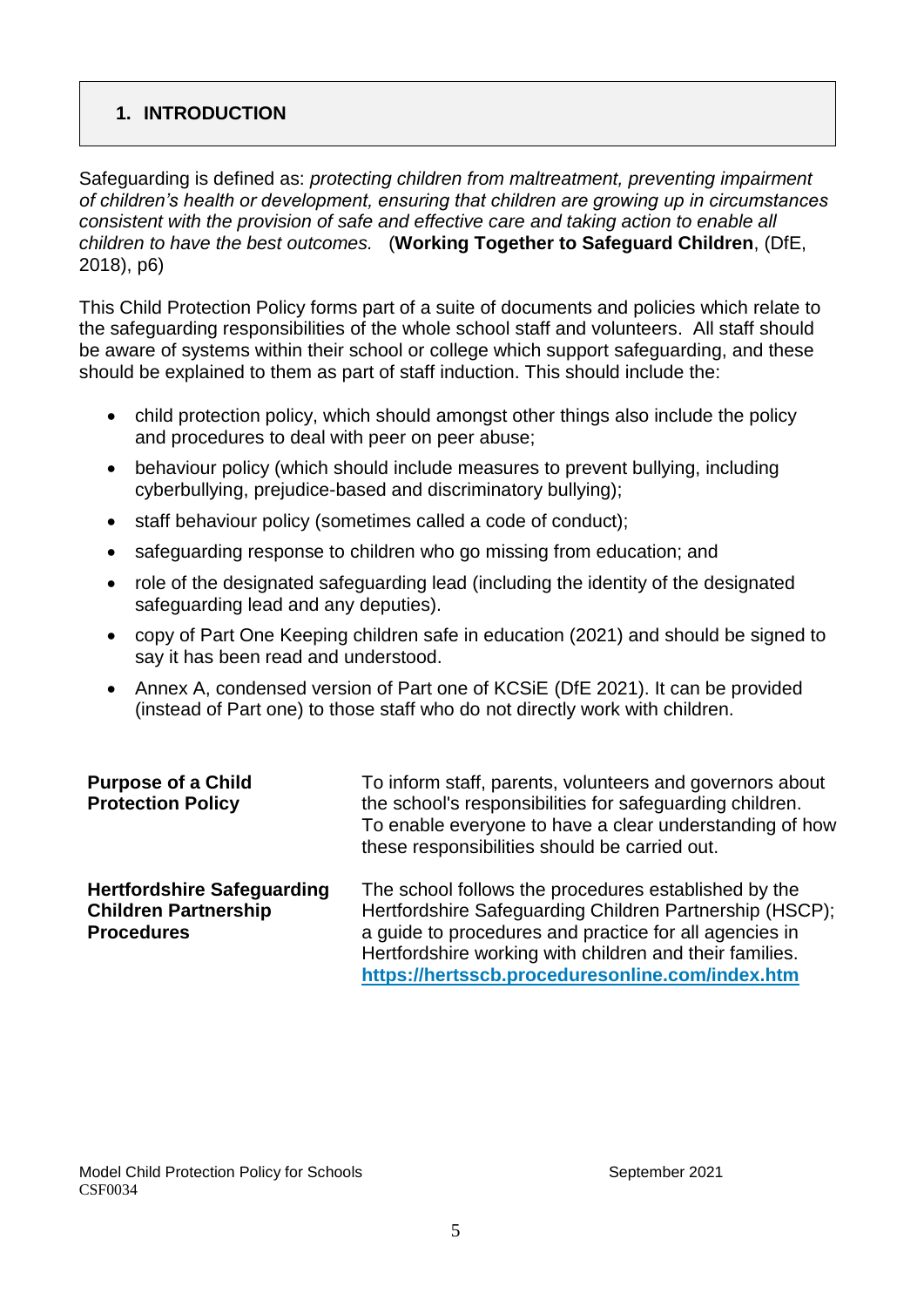| <b>School Staff &amp; Volunteers</b> | All school and college staff, including supply staff,<br>volunteers and contract workers have a responsibility to<br>provide a safe environment in which children can learn.                                                                                                                                                                                                                                                                                                                                                                                                                                                                                                                |
|--------------------------------------|---------------------------------------------------------------------------------------------------------------------------------------------------------------------------------------------------------------------------------------------------------------------------------------------------------------------------------------------------------------------------------------------------------------------------------------------------------------------------------------------------------------------------------------------------------------------------------------------------------------------------------------------------------------------------------------------|
|                                      | School staff and volunteers are particularly well placed to<br>observe outward signs of abuse, changes in behaviour<br>and failure to develop because they have daily contact<br>with children.                                                                                                                                                                                                                                                                                                                                                                                                                                                                                             |
|                                      | All school staff will receive appropriate safeguarding<br>children training, including online safety (which is updated<br>regularly - Hertfordshire Safeguarding Children<br>Partnership advises every three years), so that they are<br>knowledgeable and aware of their role in the early<br>recognition of the indicators of abuse or neglect and of<br>the appropriate procedures to follow. In addition, all staff<br>members should receive safeguarding and child<br>protection updates (for example, via email, e-bulletins and<br>staff meetings), as required, but at least annually, to<br>provide them with relevant skills and knowledge to<br>safeguard children effectively. |
|                                      | Supply staff, contractors and volunteers will be made<br>aware of the safeguarding policies and procedures by the<br>DSL, including The Child Protection Policy and Staff<br>Behaviour Policy (code of conduct)                                                                                                                                                                                                                                                                                                                                                                                                                                                                             |
| <b>Mission Statement</b>             | Establish and maintain an ethos and culture where<br>children feel secure, are encouraged to talk, and are<br>listened and responded to when they have a worry or<br>concern.                                                                                                                                                                                                                                                                                                                                                                                                                                                                                                               |
|                                      | Establish and maintain an ethos and culture where school<br>staff and volunteers feel safe, are encouraged to talk and<br>are listened and responded to when they have concerns<br>about the safety and well-being of a child.                                                                                                                                                                                                                                                                                                                                                                                                                                                              |
|                                      | Ensure children know that there are adults in the school<br>whom they can approach if they are worried.                                                                                                                                                                                                                                                                                                                                                                                                                                                                                                                                                                                     |
|                                      | Ensure that children, who have additional/unmet needs<br>are supported appropriately. This could include referrals<br>to Early Help Services or Child Protection Contacts to<br>specialist services if they are a child in need or have been<br>/ are at risk of being abused and neglected.                                                                                                                                                                                                                                                                                                                                                                                                |
|                                      | Consider how children may be taught about safeguarding,<br>including online, through teaching and learning<br>opportunities, as part of providing a broad and balanced<br>curriculum. Refer to KCSiE(DfE 2021), pg. 31-33                                                                                                                                                                                                                                                                                                                                                                                                                                                                   |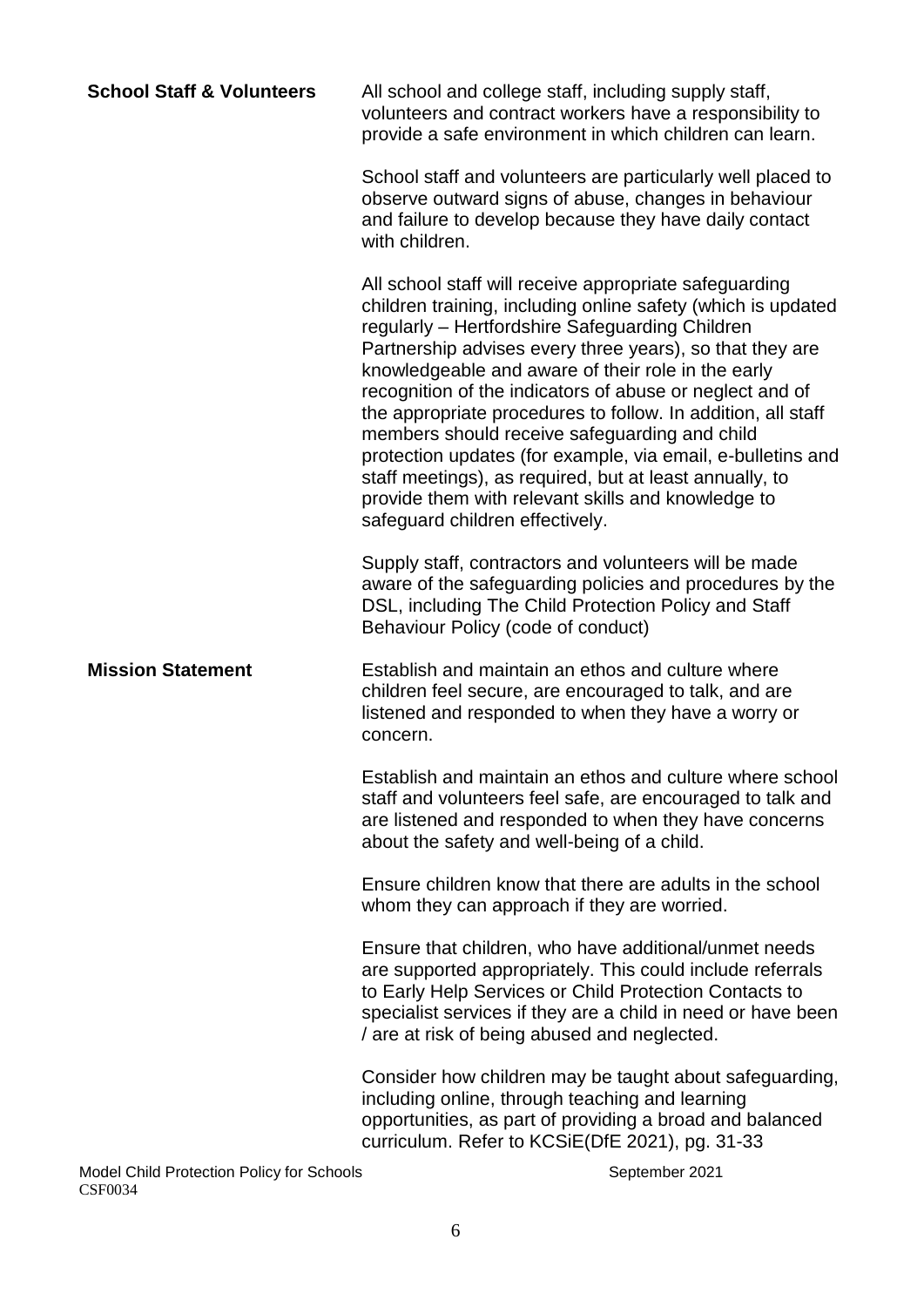Staff members working with children are advised to maintain an attitude of 'it could happen here' and 'it could be happening to this child', where safeguarding is concerned. When concerned about the welfare of a child, staff members should always act in the best interests of the child.

**Implementation, Monitoring and Review of the Child Protection Policy** The policy will be reviewed at least annually by the governing body. It will be implemented through the school's induction and training programme, and as part of day to day practice. Compliance with the policy will be monitored by the DSL and through staff performance measures.

# **2. STATUTORY FRAMEWORK**

In order to safeguard and promote the welfare of children, the school will act in accordance with the following legislation and guidance:

- The Children Act 1989
- The Children Act 2004
- Children and Social Work Act 2017
- Education Act 2002 (Section 175/157) *Outlines that Local Authorities and School Governing Bodies have a responsibility to "ensure that their functions relating to the conduct of school are exercised with a view to safeguarding and promoting the welfare of children who are its pupils".*
- Hertfordshire Safeguarding Children Partnership Procedures Manual (Electronic)
- Keeping Children Safe in Education (DfE, September 2021)
- Working Together to Safeguard Children (DfE 2018)
- The Education (Pupil Information) (England) Regulations 2005
- Sexual Offences Act (2003)
- Section 26, The Counter Terrorism and Security Act 2015 (PREVENT duty)
- Female Genital Mutilation Act 2003 (Section 74, Serious Crime Act 2015)
- Anti-social Behaviour, Crime and Policing Act 2014 (makes it a criminal offence to force someone to marry. Includes taking someone overseas to force them to marry (whether or not the forced marriage takes place).
- Serious Violence Strategy 2018
- Sexual violence and sexual harassment between children in schools and colleges (DfE 2017)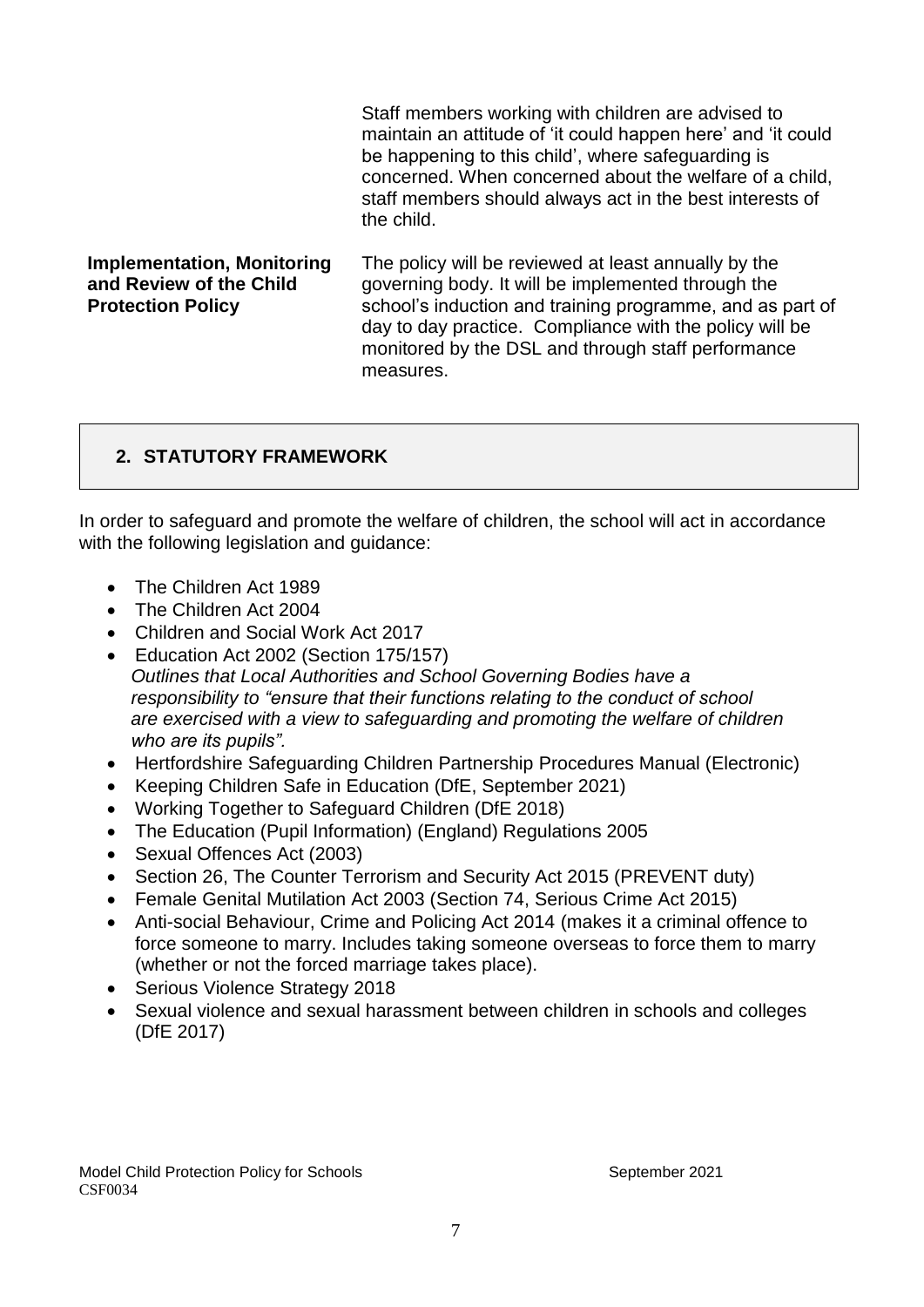# **3. THE DESIGNATED SAFEGUARDING LEAD**

Governing bodies and proprietors should ensure an appropriate **senior member** of staff, from the school or college **leadership team**, is appointed to the role of DSL.

During term time the DSL and or a Deputy will always be available (during school or college hours) for staff in the school to discuss any safeguarding concerns and individual arrangement for out of hours/out of term activities will be:

Staff running out of term activities during school holidays may have access to cpoms and will be given the mobile number and email address for the Headteacher (DSP).and email addresses for the Deputy DSPs or if all of these are unavailable to phone HCC Children's Services on 0300 1234043. External providers may also have their own safeguarding reporting channels.

### **The DSL for Child Protection in this school is:**

#### NAME: **Alison Atkinson**

There should be a Deputy DSL (DDSL) in the absence of the lead DSL.

The **Deputy DSLs** for Child Protection in this school **are**:

### NAME: **Kathryn Mitchell, Emily Cully, Helen Bevis**

#### **The broad areas of responsibility for the DSL are:**

- Managing Child Protection Contact Referrals and cases
- Contacting the Child Protection Consultation Hub when advice is needed regarding child protection concerns which possibly meet the threshold for statutory intervention
- Completing Child Protection Contact Referrals for all cases of suspected abuse or neglect where there is a risk of significant harm to the child/young person, Police where a crime may have been committed and to the Channel programme where there is a radicalisation concern
- Liaise with the Head Teacher to inform her of issues, especially ongoing enquiries under Section 47 of the Children Act 1989 and police investigations
- Act as a source of support, advice and expertise to staff on matters of safety and safeguarding and when deciding whether to make a Child Protection Contact Referral by liaising with relevant agencies
- Support staff who make Child Protection Contact Referrals and other service referrals
- Share information with appropriate staff in relation to a child's looked after (CLA) legal status (whether they are looked after under voluntary arrangements with consent of parents or on an Interim Care Order or Care Order) and contact arrangements with birth parents or those with parental responsibility.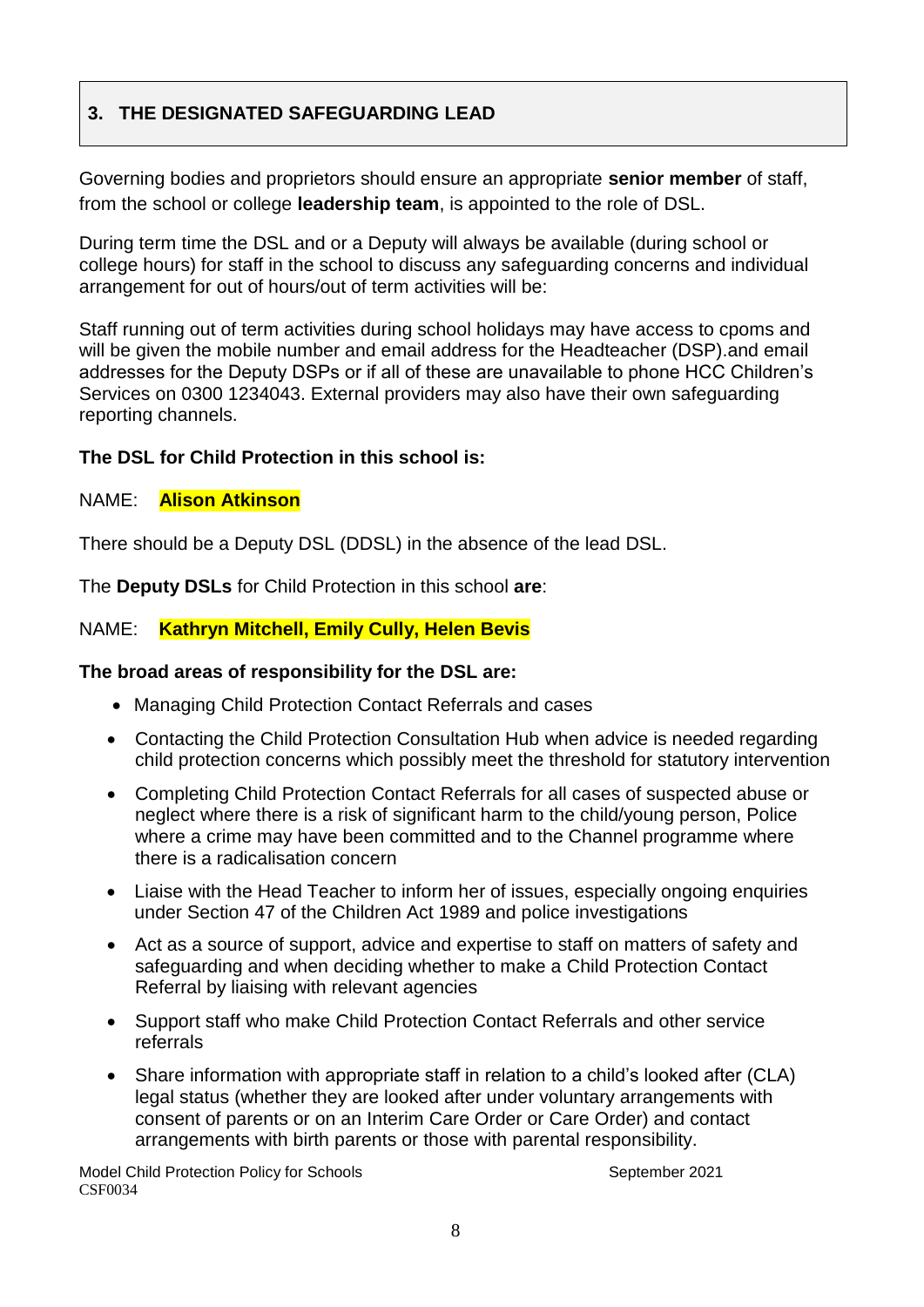Ensure they have details of the CLA's social worker and the name of the virtual school Head Teacher in the authority that looks after the child or those currently working with a to social worker.

#### **Training KCSiE (DfE, 2021)**

The DSL should undergo formal training every two years. The DSL should also undertake Prevent awareness training every 3 years. In addition to this training, their knowledge and skills should be refreshed (for example via e-bulletins, meeting other DSLs, or taking time to read and digest safeguarding developments) at least annually to:

The designated safeguarding lead should undertake Prevent awareness training. Training should provide designated safeguarding leads with a good understanding of their own role, how to identify, understand and respond to specific needs that can increase the vulnerability of children, as well as specific harms that can put children at risk, and the processes, procedures and responsibilities of other agencies, particularly children's social care, so they:

1) Understand the assessment process for providing early help and statutory intervention, including local criteria for action and local authority children's social care referral arrangements

2) Have a working knowledge of how Hertfordshire conduct a child protection case conference and a child protection review conference and be able to attend and contribute to these effectively when required to do so

3) Understand the importance of the role the designated safeguarding lead has in providing information and support to children social care in order to safeguard and promote the welfare of children

4) Understand the lasting impact that adversity and trauma can have, including on children's behaviour, mental health and wellbeing, and what is needed in responding to this in promoting educational outcomes

5) Are alert to the specific needs of children in need, those with special educational needs and disabilities (SEND), those with relevant health conditions and young carers

6) Understand the importance of information sharing, both within the school and college, and with the safeguarding partners, other agencies, organisations and practitioners (Full details in Chapter one of **Working Together to Safeguard Children**)

7) Understand and support the school or college with regards to the requirements of the Prevent duty and are able to provide advice and support to staff on protecting children from the risk of radicalisation

8) Are able to understand the unique risks associated with online safety and be confident that they have the relevant knowledge and up to date capability required to keep children safe whilst they are online at school or college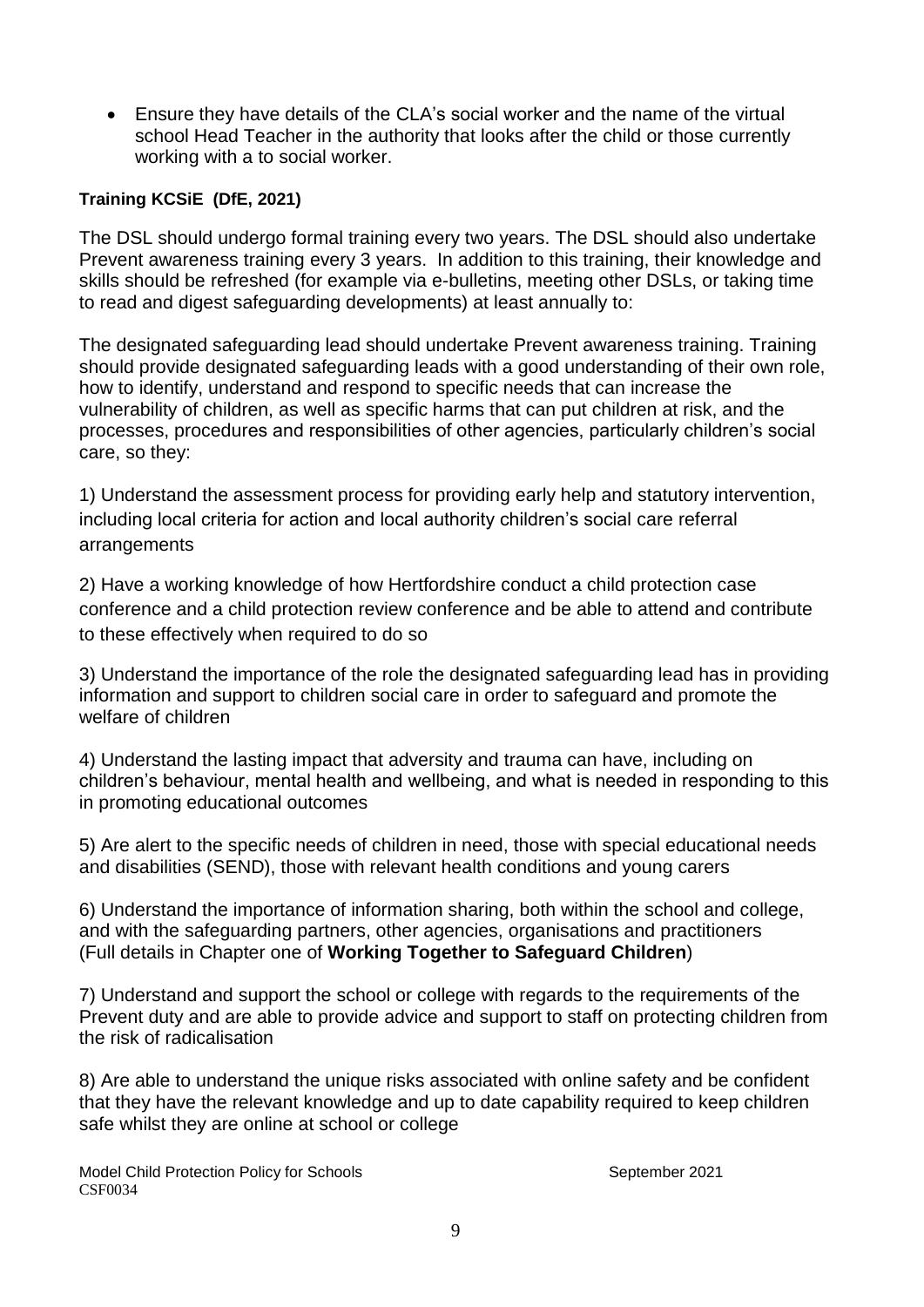9) Can recognise the additional risks that children with special educational needs and disabilities (SEND) face online, for example, from online bullying, grooming and radicalisation and are confident they have the capability to support children with SEND to stay safe online

10) Obtain access to resources and attend any relevant or refresher training courses and encourage a culture of listening to children and taking account of their wishes and feelings, among all staff, in any measures the school or college may put in place to protect them.

# **Raising Awareness: The DSL (DDSL) should:**

- Ensure all staff including part time, contractors, volunteers and supply staff are aware of the school or college's policies, that these are understood and used appropriately.
- Work with the governing bodies or proprietors to ensure that the school's or college's child protection policy is reviewed annually, and the procedures and implementation are updated and reviewed regularly.
- Ensure the safeguarding and child protection policy is available publicly and that parents are aware that advice regarding early help and child protection concerns could be sought from the Consultation Hub and that Child Protection Contact form. Referrals about suspected abuse or neglect may be made. Ensure parents are aware of the school's statutory role regarding safeguarding of children.
- Link with Hertfordshire Safeguarding Children's Partnership (HSCP) to make sure staff are aware of training opportunities and the latest local policies on safeguarding.
- Help promote educational outcomes by sharing the information about the welfare, safeguarding and child protection issues that children who have or have had a social worker are experiencing with teachers and school and college leadership staff.
- Ensure that when children leave the school or college, they ensure the file for safeguarding and any child protection information is sent to any new school/college as soon as possible but transferred securely and separately from the main pupil file. The file should not be sent until the child is physically attending the new school.
- Obtain proof that the new school/education setting has received the safeguarding file for any child transferring and then destroy any information held on the child unless the case is currently open and in line with data protection guidelines (see Record keeping Guidance on Hertfordshire Grid for Learning for further information)
- Consider if it would be appropriate to share any information with the new school or college in advance of a child leaving. For example, information that would allow the new school or college to continue supporting victims of abuse and have that support in place for when the child arrives.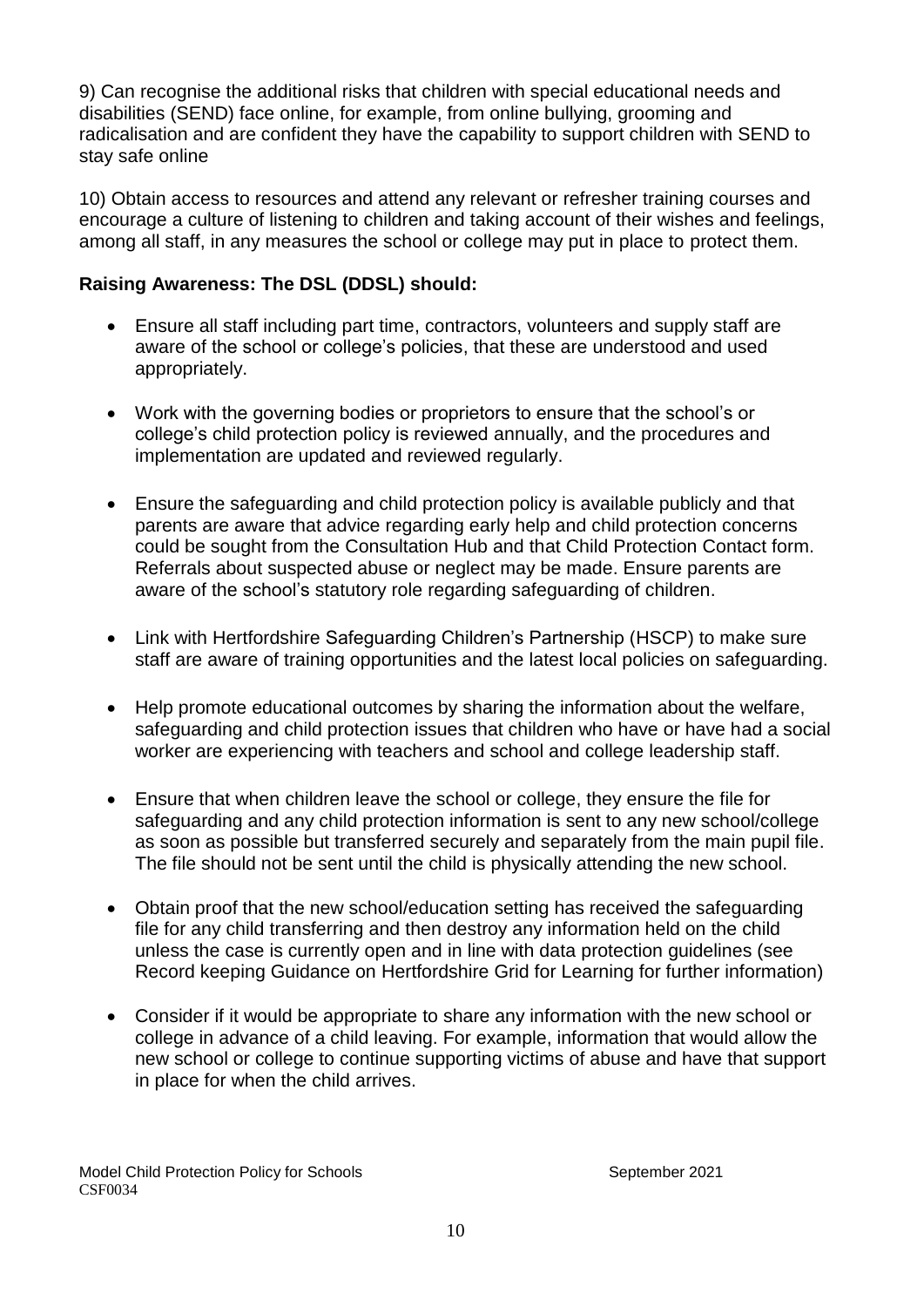# **4. THE MANAGEMENT OF SAFEGUARDING**

Governing bodies and proprietors (in Part two, unless otherwise stated, includes management committees) must ensure that they comply with their duties under legislation. They must also have regard to this guidance to ensure that the policies, procedures and training in their schools or colleges are always effective and comply with the law.

The responsibility of governing bodies, proprietors and management committees include:

 ensure there are appropriate policies and procedures in place in order for appropriate action to be taken in a timely manner to safeguard and promote children's welfare e.g.

-Child protection policy in place

-Staff behaviour policy (sometimes called employee code of conduct)

-Part one, OR

Annex A (The following is a condensed version of Part one of Keeping children safe in education. It can be provided (instead of Part one) to those staff who do not directly work with children (if the governing body or proprietor think it will provide a better basis for those staff to promote the welfare and safeguard children.) of KCSiE (DfE, 2021)

-Annex B KCSIE (DfE, 2021) on specific safeguarding issues

-Information regarding the role and identity of the designated safeguarding lead (and any deputies), **should be provided to all staff on induction**

 Governing bodies and proprietors should have a senior board level (or equivalent) lead to take **leadership** responsibility for their schools or college's safeguarding arrangements.

The nominated governor/ trustee for child protection is:

NAME: Sarah Small

The nominated Chair of governors is:

NAME Alison Worsley

The nominated Vice Chair of governors is:

NAME Dave Smith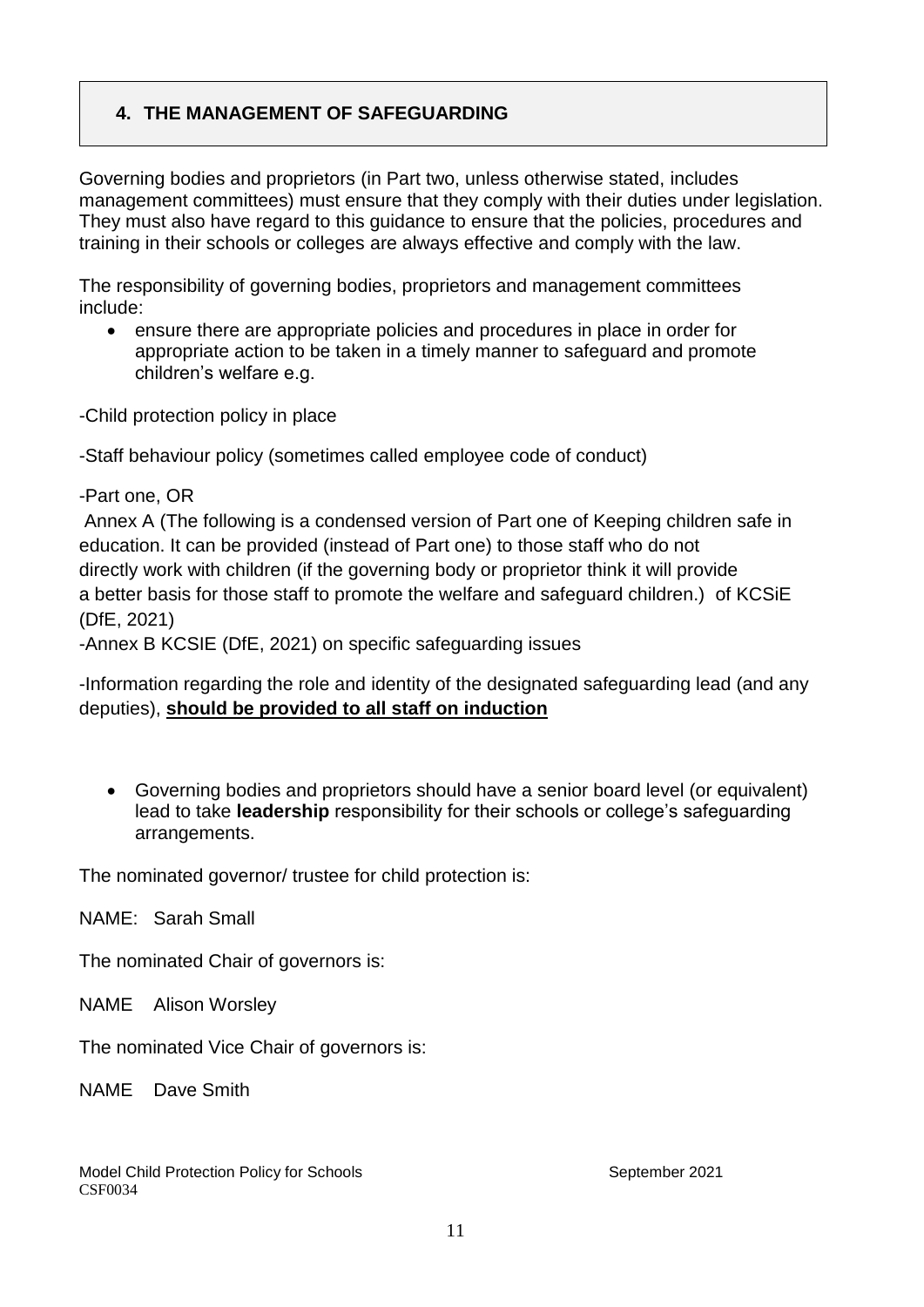- Headteachers and principals should ensure that the above policies and procedures, adopted by governing bodies and proprietors, and particularly concerning referrals of cases of suspected abuse and neglect, are followed by all staff.
- Ensure that the school or college contributes to multi-agency working in line with statutory guidance **Working Together to Safeguard Children (DfE,2018).**
- New safeguarding partners and child death review partner arrangements are in place
- Should understand the local criteria for action and the local protocol for assessment and ensure they are reflected in their own policies and procedures. They should also be prepared to supply information as requested by the three safeguarding partners
- Schools and colleges should work with social care, the police, health services and other services to promote the welfare of children and protect them from harm. This includes providing a coordinated offer of early help when additional needs of children are identified and contributing to inter-agency plans to provide additional support to children subject to child protection plans.
- Ensuring arrangements are in place that set out clearly the and principles for sharing information within the school or college and with the three safeguarding partners, other organisations, agencies and practitioners as required.
- Ensure child protection files are transferred to the new school or college as soon as possible, ensuring secure transit, and confirmation of receipt should be obtained
- Ensure that all staff undergo child protection training (including online safety) at induction. The training should be regularly updated. Induction and training should be in line with advice from the local three safeguarding partners (HSCP) 3 years.
- All staff should receive regular safeguarding and child protection updates (for example, via email, e-bulletins, staff meetings) as required, and at least annually
- Opportunity should therefore be provided for staff to contribute to and shape safeguarding arrangements and child protection policy.
- Ensure that children are taught about safeguarding, including online safety. Schools should consider this as part of providing a broad and balanced curriculum. Education (for all primary pupils) and Relationships and Sex Education (for all secondary pupils) and Health Education (for all pupils in state-funded schools) Mandatory since September 2020.
- Governing bodies and proprietors should prevent people who pose a risk of harm from working with children by adhering to statutory responsibilities to check staff who work with children, taking proportionate decisions on whether to ask for any checks beyond what is required and ensuring volunteers are appropriately supervised.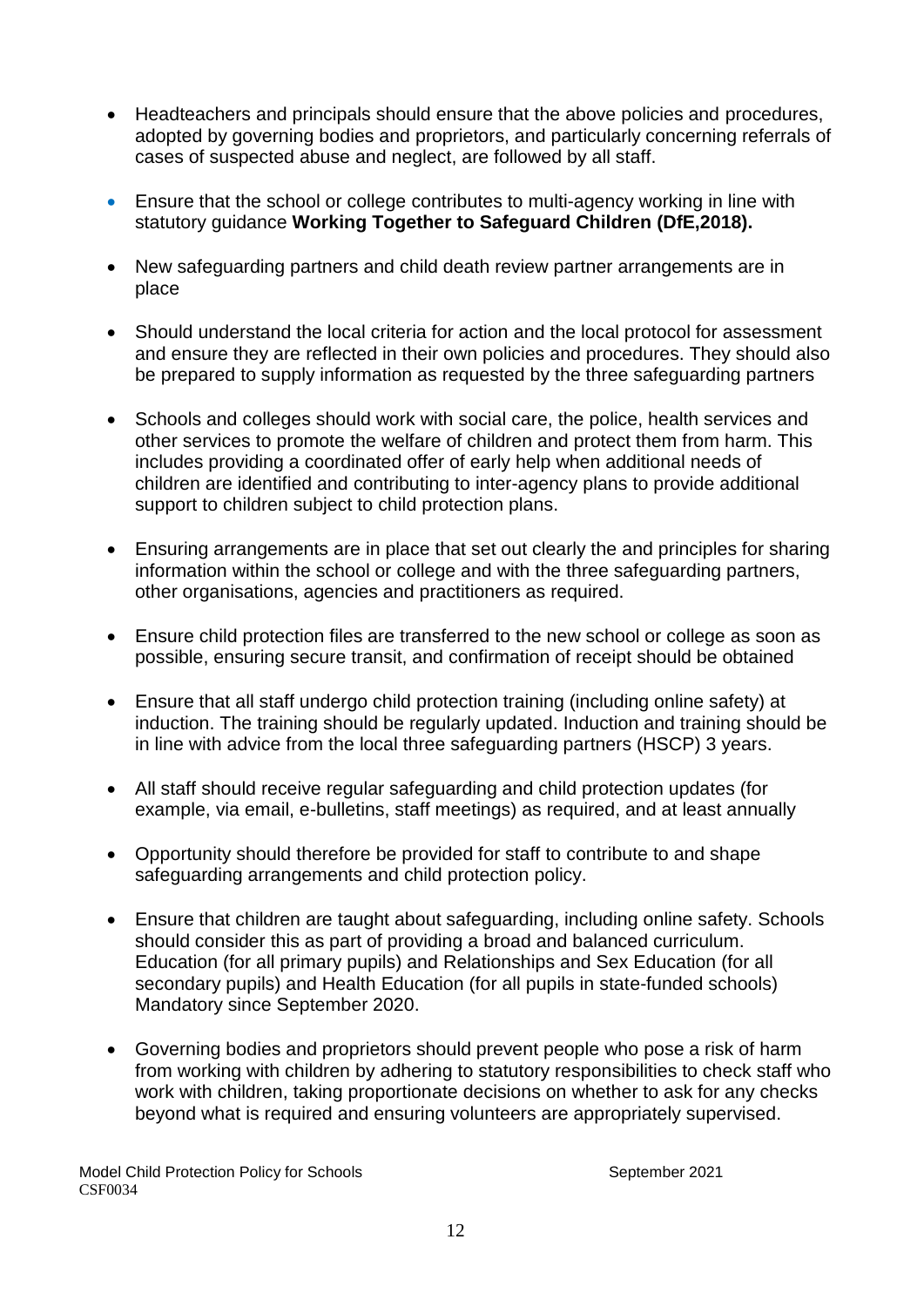- Ensure school have written recruitment and selection policies and procedures in place and at least one of the persons who conducts an interview has completed safer recruitment training
- Should ensure there are procedures in place (as described in part 4 of KCSiE) to manage concerns and allegations against staff including volunteers and supply staff
- There must be procedures in place to make a referral to the Disclosure and Barring Service (DBS) if a person in regulated activity has been dismissed or removed due to safeguarding concerns or would have been had they not resigned. (refer to *Type of DBS checks* in KCSiE (DfE 2021) pg. 57
- All staff should be clear about their school's policy and procedures with regard to peer on peer abuse.
- Where there is a safeguarding concern, ensure the child's wishes and feelings are taken into account when determining what action to take and what services to provide. Systems should be in place for children to express their views and give feedback. Ultimately, all systems and processes should operate with the best interests of the child at heart.
- Ensuring that all of the DSLs, including deputies, should undergo formal child protection training every two years, in line with KCSIE and HSCP procedures, and receive regular, at least annual, safeguarding updates via e-bulletins, meeting other DSLs, or taking time to read and digest safeguarding developments, for example.
- Prioritising the welfare of children and young people and creating a culture where staff are confident to challenge senior leaders over any safeguarding concerns
- Ensuring appropriate filters and appropriate monitoring systems are in place to safeguard children from potentially harmful and inappropriate online material. Additional information to support governing bodies and proprietors is provided in Part 2 of KCSiE (DfE 2021).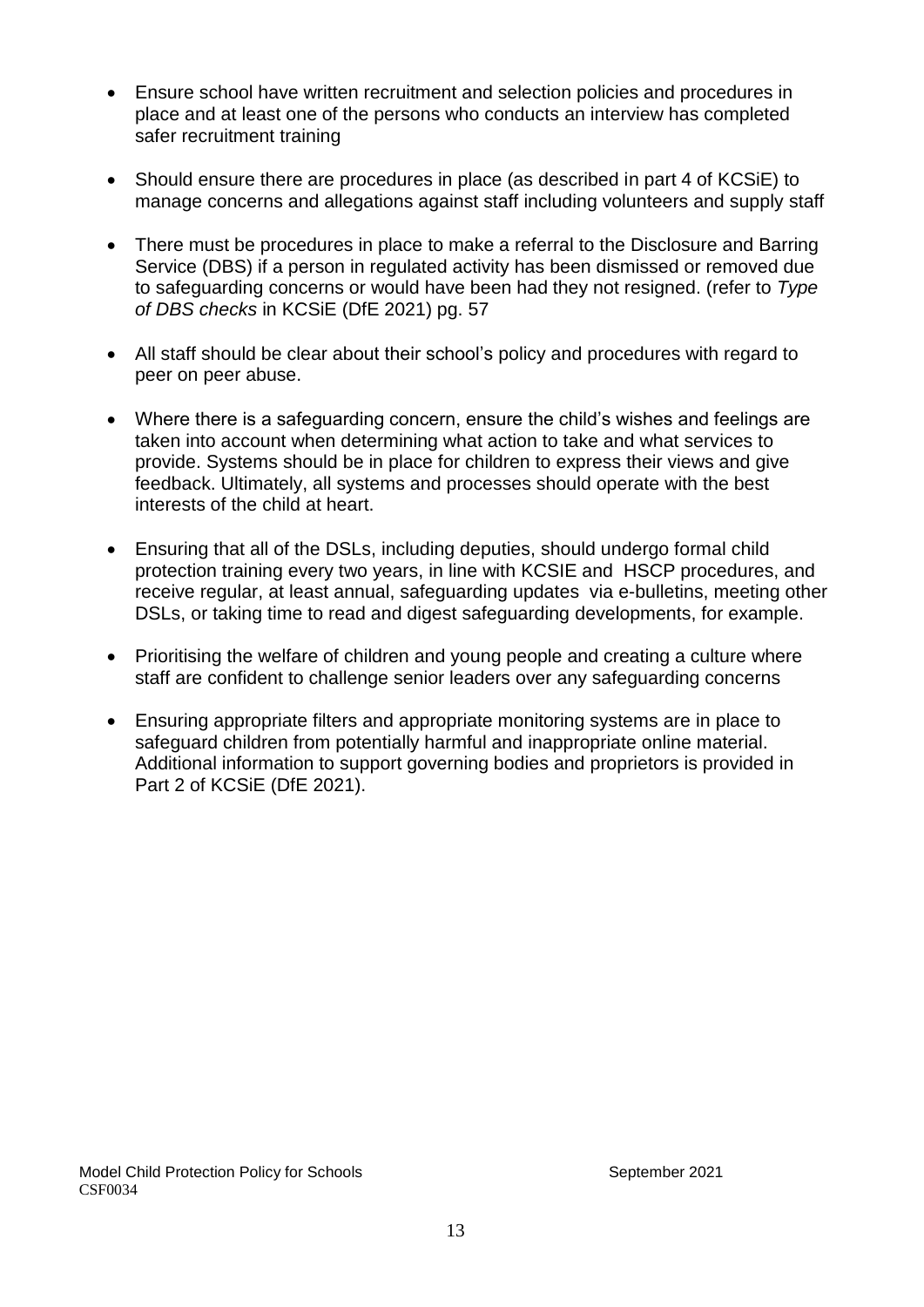# **5. WHEN TO BE CONCERNED**

Knowing what to look for is vital for the early identification of abuse and neglect. All staff should be aware of the Indicators of abuse and neglect so that they are able to identify cases of children who may be in need of help or protection.

**Abuse:** a form of maltreatment of a child. Somebody may abuse or neglect a child by inflicting harm or by failing to act to prevent harm. Children may be abused in a family or in an institutional or community setting by those known to them or, more rarely, by others. Abuse can take place wholly online, or technology maybe used to facilitate offline abuse. Children maybe abused by an adult or adults or by another child or children.

#### **Physical abuse**

A form of abuse which may involve hitting, shaking, throwing, poisoning, burning or scalding, drowning, suffocating or otherwise causing physical harm to a child. Physical harm may also be caused when a parent or carer fabricates the symptoms of, or deliberately induces, illness in a child.

| Indicators in a child/ young person                                                       |                                                                |  |  |
|-------------------------------------------------------------------------------------------|----------------------------------------------------------------|--|--|
| Bruises – shape, grouping, site, repeat or<br>multiple                                    | Withdrawal from physical contact                               |  |  |
| Bite-marks – site and size<br>Burns and Scalds – shape, definition, size,<br>depth, scars | Aggression towards others, emotional and<br>behaviour problems |  |  |
| Improbable, conflicting explanations for<br>injuries or unexplained injuries              | Frequently absent from school                                  |  |  |
| Untreated injuries                                                                        | Admission of punishment which appears<br>excessive             |  |  |
| Injuries on parts of body where accidental<br>injury is unlikely                          | <b>Fractures</b>                                               |  |  |
| Repeated or multiple injuries                                                             | Fabricated or induced illness                                  |  |  |

#### **Emotional abuse**

The persistent emotional maltreatment of a child such as to cause severe and adverse effects on the child's emotional development. It may involve conveying to a child that they are worthless or unloved, inadequate, or valued only insofar as they meet the needs of another person. It may include not giving the child opportunities to express their views, deliberately silencing them or 'making fun' of what they say or how they communicate. It may feature age or developmentally inappropriate expectations being imposed on children. These may include interactions that are beyond a child's developmental capability as well as overprotection and limitation of exploration and learning or preventing the child from participating in normal social interaction. It may involve seeing or hearing the ill-treatment of another. It may involve serious bullying (including cyberbullying), causing children frequently to feel frightened or in danger, or the exploitation or corruption of children. Some level of emotional abuse is involved in all types of maltreatment of a child, although it may occur alone.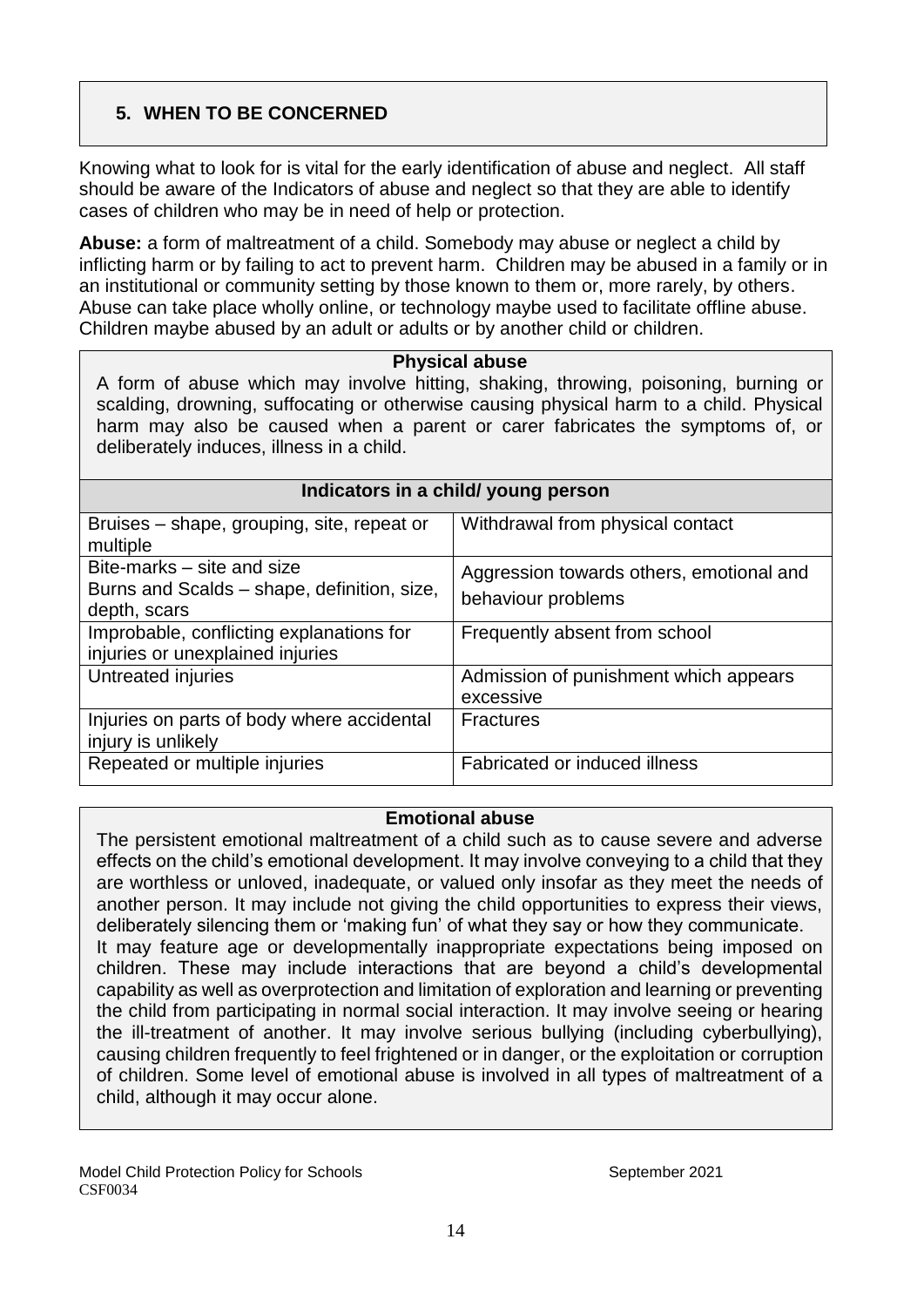| Indicators in a child/ young person                                |                                                                                        |  |
|--------------------------------------------------------------------|----------------------------------------------------------------------------------------|--|
| Self-harm                                                          | Over-reaction to mistakes / Inappropriate<br>emotional responses                       |  |
| Chronic running away                                               | Abnormal or indiscriminate attachment                                                  |  |
| Drug/solvent abuse                                                 | Low self-esteem                                                                        |  |
| Compulsive stealing                                                | Extremes of passivity or aggression                                                    |  |
| Makes a disclosure                                                 | Social isolation - withdrawn, a 'loner'<br>Frozen watchfulness particularly pre school |  |
| Developmental delay                                                | Depression                                                                             |  |
| Neurotic behaviour (e.g. rocking, hair<br>twisting, thumb sucking) | Desperate attention-seeking behaviour                                                  |  |

#### **Neglect**

The persistent failure to meet a child's basic physical and/or psychological needs, likely to result in the serious impairment of the child's health or development. Neglect may occur during pregnancy, for example, as a result of maternal substance abuse. Once a child is born, neglect may involve a parent or carer failing to: provide adequate food, clothing and shelter (including exclusion from home or abandonment); protect a child from physical and emotional harm or danger; ensure adequate supervision (including the use of inadequate care-givers); or ensure access to appropriate medical care or treatment. It may also include neglect of, or unresponsiveness to, a child's basic emotional needs.

| Indicators in a child/ young person          |                                          |  |
|----------------------------------------------|------------------------------------------|--|
| Failure to thrive - underweight, small       | Low self-esteem                          |  |
| stature                                      |                                          |  |
| Dirty and unkempt condition                  | Inadequate social skills and poor        |  |
|                                              | socialisation                            |  |
| Inadequately clothed                         | Frequent lateness or non-attendance at   |  |
|                                              | school                                   |  |
| Dry sparse hair                              | Abnormal voracious appetite at school or |  |
|                                              | nursery                                  |  |
| Untreated medical problems                   | Self-harming behaviour                   |  |
| Red/purple mottled skin, particularly on the | <b>Constant tiredness</b>                |  |
| hands and feet, seen in the winter due to    |                                          |  |
| cold                                         |                                          |  |
| Swollen limbs with sores that are slow to    | Disturbed peer relationships             |  |
| heal, usually associated with cold injury    |                                          |  |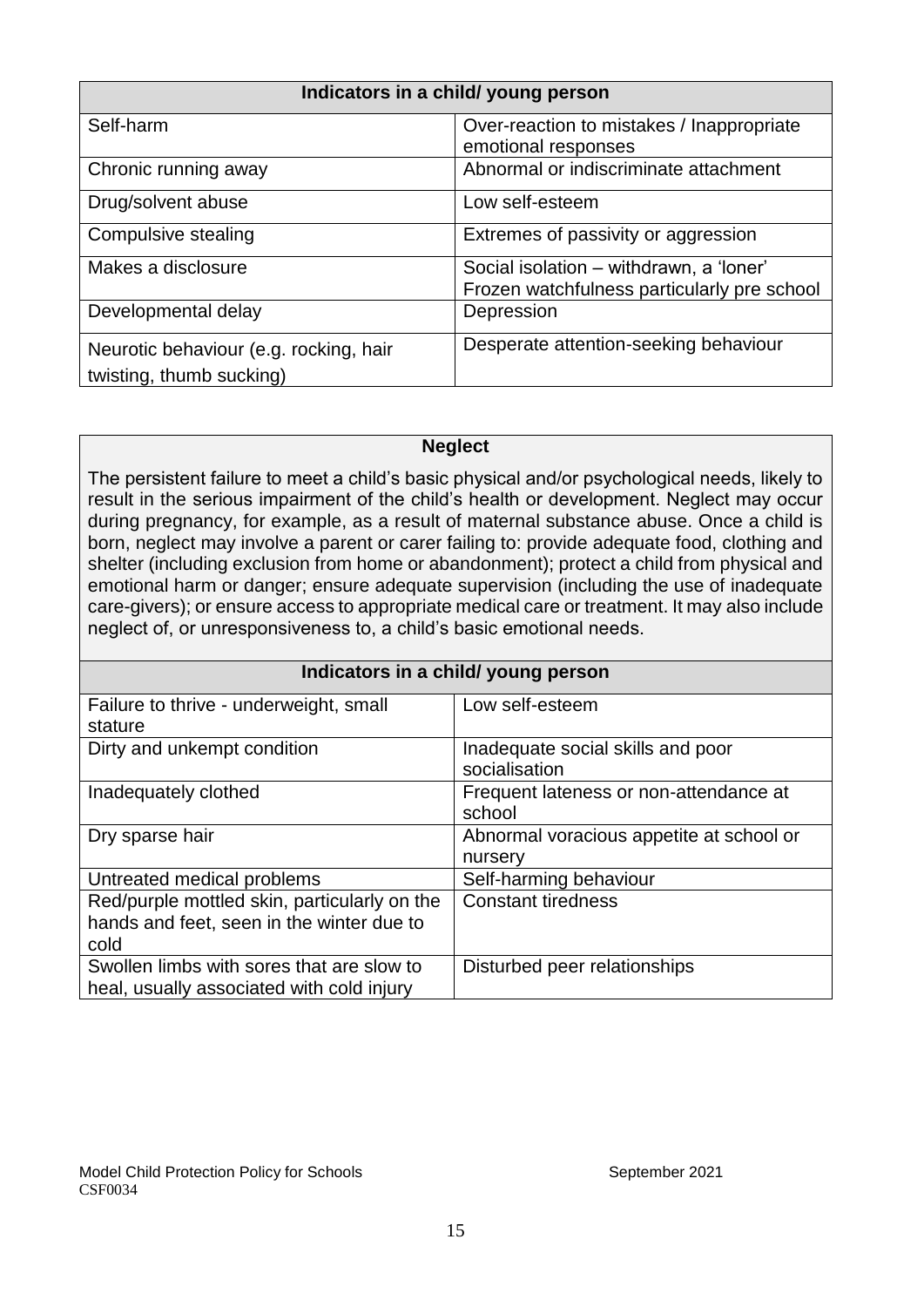#### **Sexual abuse**

Involves forcing or enticing a child or young person to take part in sexual activities, not necessarily involving violence, whether or not the child is aware of what is happening. The activities may involve physical contact, including assault by penetration (for example rape or oral sex) or non-penetrative acts such as masturbation, kissing, rubbing, and touching outside of clothing. They may also include non-contact activities, such as involving children in looking at, or in the production of, sexual images, watching sexual activities, encouraging children to behave in sexually inappropriate ways, or grooming a child in preparation for abuse. Sexual abuse can take place online, and technology can be used to facilitate offline abuse. Sexual abuse is not solely perpetrated by adult males. Women can also commit acts of sexual abuse, as can other children. The sexual abuse of children by other children is a specific safeguarding issue (also known as peer on peer abuse) in education and all staff should be aware of it and of their school or colleges policy and procedures for dealing with it.

| Indicators in a child/ young person            |                                             |  |  |
|------------------------------------------------|---------------------------------------------|--|--|
| Self-harm - eating disorders, self-mutilation  | Poor self-image, self-harm, self-hatred     |  |  |
| and suicide attempts                           |                                             |  |  |
| Running away from home                         | Inappropriate sexualised conduct            |  |  |
| Reluctant to undress for PE                    | Withdrawal, isolation or excessive worrying |  |  |
| Pregnancy                                      | Sexual knowledge or behaviour               |  |  |
|                                                | inappropriate to age/stage of development,  |  |  |
|                                                | or that is unusually explicit               |  |  |
| Inexplicable changes in behaviour, such as     | Poor attention / concentration (world of    |  |  |
| becoming aggressive or withdrawn               | their own)                                  |  |  |
| Pain, bleeding, bruising or itching in genital | Sudden changes in schoolwork habits,        |  |  |
| and /or anal area                              | become truant                               |  |  |
| Sexually exploited or indiscriminate choice    |                                             |  |  |
| of sexual partners                             |                                             |  |  |

If staff have any concerns about a child's welfare, they should act on them immediately. If staff have a concern, they should follow this policy and speak to the DSL/DDSL. The DSL/DDSL are most likely to have a complete safeguarding picture and be the most appropriate person to advise on the response to a safeguarding concern.

# **Any staff member should be able to make a Child Protection Contact Referral to Children's Services if necessary.**

All staff should be aware of the process for making Child Protection Contact Referrals to Children's Services for statutory assessments under the Children Act 1989, especially section 17 (children in need) and section 47 (a child suffering, or likely to suffer, significant harm - from abuse or neglect) that may follow a Contact Referral, along with the role they might be expected to play in such assessments.

Staff should not assume a colleague or another professional will take action and share information that might be critical in keeping children safe. They should be mindful that early information sharing is vital for effective identification, assessment and allocation of appropriate service provision.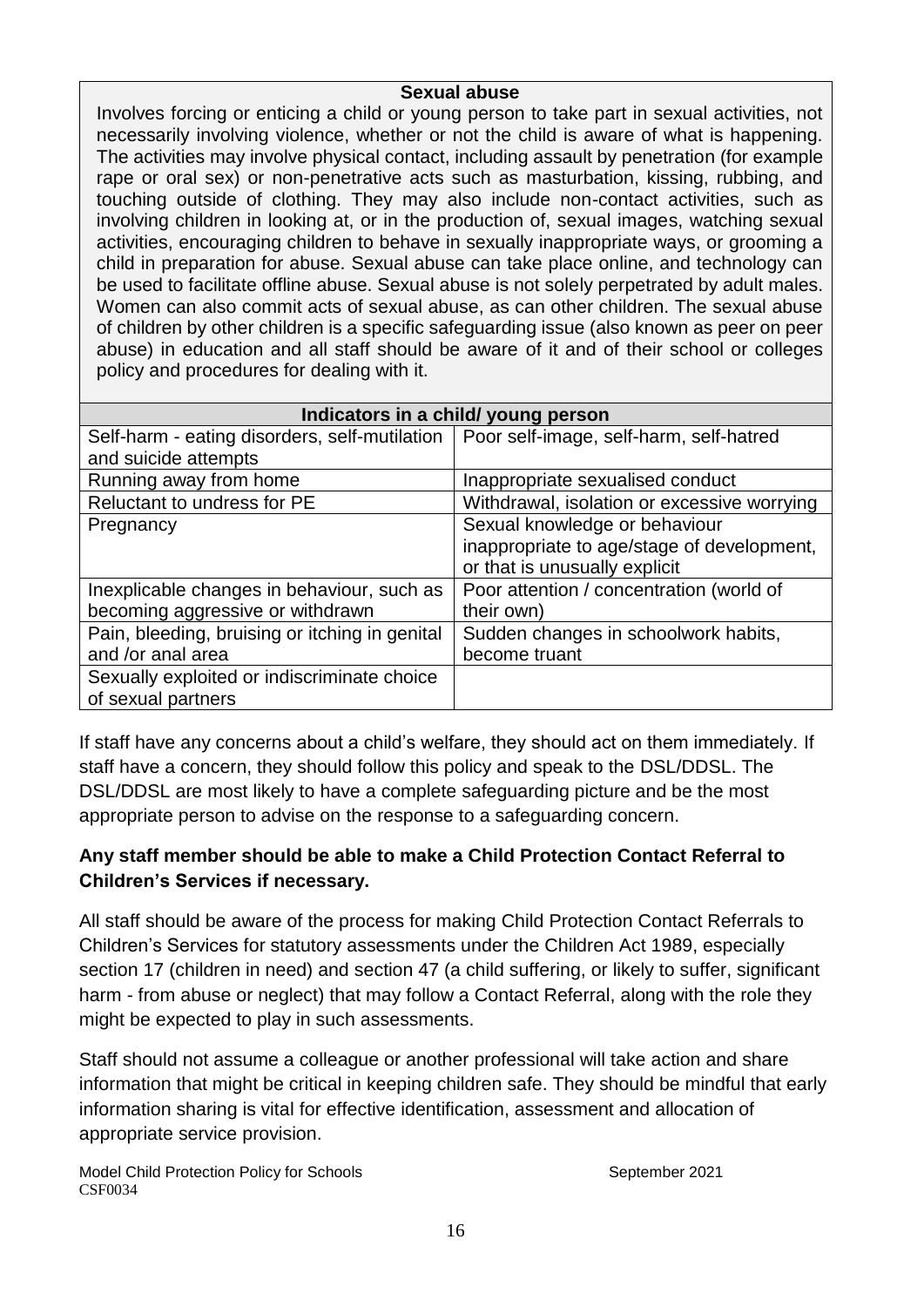# **Options will then include:**

- Managing any support for the child internally via the school or college's own pastoral support processes.
- Completing a Families First Assessment or making a request for early help support.
- A Child Protection Contact Referral for statutory services, for example as the child might be in need of services, or suffering / likely to suffer significant harm from abuse or neglect.

# **Extra Familial Harm (formerly contextual Safeguarding)**

Safeguarding incidents and/or behaviours can be associated with factors outside the school or college and/or can occur between children outside the school or college. All staff, but especially the DSLs and their Deputies should be considering the context within which such incidents and/or behaviours occur. This is known as contextual safeguarding, which simply means assessments of children should consider whether wider environmental factors are present in a child's life that are a threat to their safety and/or welfare.

### **A child centred and coordinated approach to safeguarding**

Safeguarding and promoting the welfare of children is **everyone's responsibility.** In order to fulfil this responsibility effectively, each professional should make sure their approach is **child centred**. This means that they should consider, at all times, what is in the best interests of the child.

Schools and colleges and their staff form part of the wider safeguarding system for children. This system is based on the principle of providing help for families to stay together where it is safe for the children to do so, and looking at alternatives where it is not, whilst acting in the **best interests** of the child at all times.

# **Children who may require early help (known as Families First in Hertfordshire)**

Families First is Hertfordshire's strategy for early help for families. A directory of early help services is available at [www.hertfordshire.gov.uk/familiesfirst](http://www.hertfordshire.gov.uk/familiesfirst) which will help practitioners and families find information and support to prevent escalation of needs and crisis.

All staff should be aware of the **early help process**, and understand their role in identifying emerging problems, sharing information with other professionals to support early identification and assessment of a child's needs. It is important for children to receive the right help at the right time to address risks and prevent issues escalating. This also includes staff monitoring the situation and feeding back to the DSL any ongoing/escalation of concerns so that consideration can be given to a Child Protection Contact Referral to Children's Services if the child's situation doesn't appear to be improving.

If early help is appropriate, the DSL or a Deputy will generally lead on liaising with other agencies and setting up a Families First Assessment as appropriate.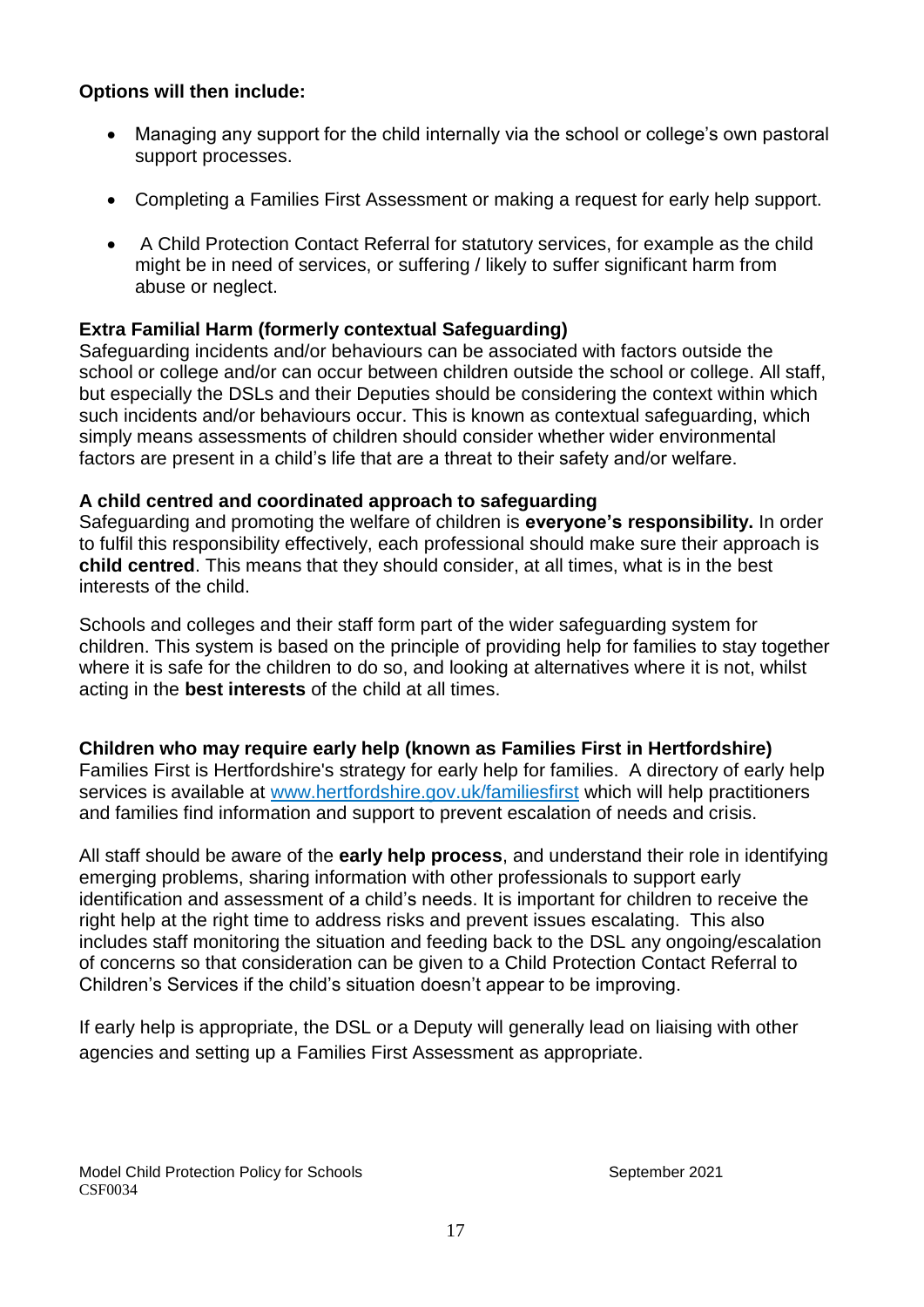**Any child may benefit from early help, but all school and college staff should be particularly alert to the potential need for early help for a child who:** 

- has special educational needs (whether or not they have a statutory Education, Health and Care Plan);
- has a mental health need;
- is a young carer;
- is showing signs of being drawn in to anti-social or criminal behaviour, including gang involvement and association with organised crime groups or county lines;
- is frequently missing/goes missing from care or from home;
- is at risk of modern slavery, trafficking, sexual or criminal exploitation;
- is at risk of being radicalised or exploited;
- has a family member in prison, or is affected by parental offending;
- is in a family circumstance presenting challenges for the child, such as drug and alcohol misuse, adult mental health issues and domestic abuse;
- is misusing drugs or alcohol themselves;
- has returned home to their family from care;
- is at risk of 'honour'-based abuse such as Female Genital Mutilation or Forced Marriage;
- is a privately fostered child; and
- is persistently absent from education, including persistent absences for part of the school day.

School and college staff members should be aware of the main categories of maltreatment: **physical abuse, emotional abuse, sexual abuse and neglect** as well as being aware of the indicators of maltreatment and **specific safeguarding issues** so that they are able to identify cases of children who may be in need of help or protection.

# **Children with special educational needs and disabilities:**

Additional barriers can exist when recognising abuse and neglect in this group of children. This can include:

- Assumptions that indicators of possible abuse such as behaviour, mood and injury relate to the child's impairment without further exploration.
- Assumptions that children with SEN and disabilities can be disproportionally impacted by things like bullying- without outwardly showing any signs.
- ❖ Communication barriers and difficulties.
- Reluctance to challenge carers, (professionals may over empathise with carers because of the perceived stress of caring for a disabled child).
- $\div$  Disabled children often rely on a wide network of carers to meet their basic needs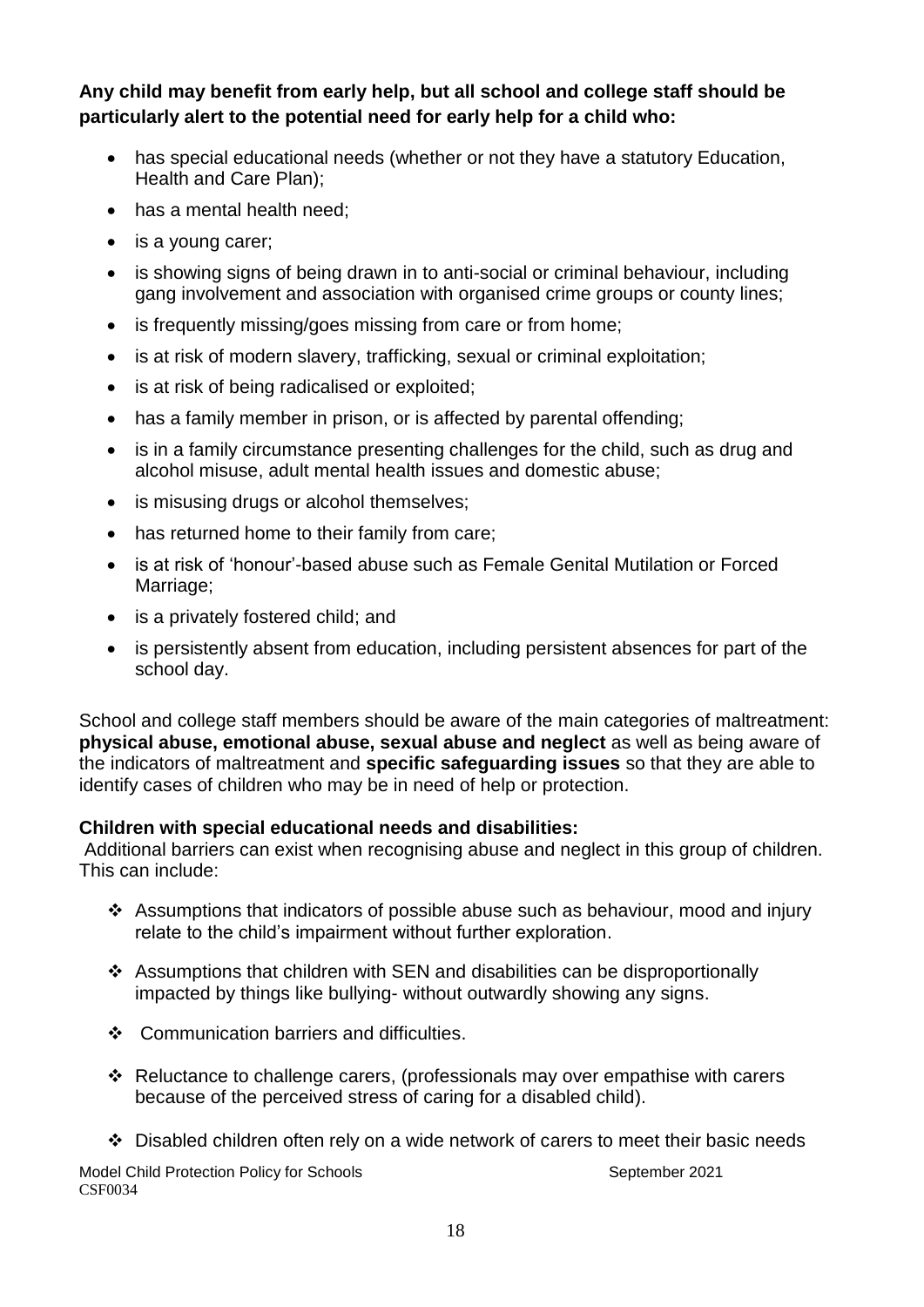and therefore the potential risk of exposure to abusive behaviour can be increased.

- A disabled child's understanding of abuse.
- Lack of choice/ participation.
- ❖ Isolation.

# **Peer on peer abuse (child on child)**

**All** staff should be aware that safeguarding issues can manifest themselves via peer on peer abuse. This is most likely to include, but may not be limited to:

• Bullying (including cyberbullying).

• Physical abuse such as hitting, kicking, shaking, biting, hair pulling, or otherwise causing physical harm.

• Sexual violence, such as rape, assault by penetration and sexual assault.

• Sexual harassment, such as sexual comments, remarks, jokes and online sexual harassment, which may be stand-alone or part of a broader pattern of abuse.

• Up-skirting, which typically involves taking a picture under a person's clothing without them knowing, with the intention of viewing their genitals or buttocks to obtain sexual gratification, or cause the victim humiliation, distress or alarm.

• Sexting (also known as sharing nudes or semi-nudes).

• Initiation/hazing type violence and rituals.

All staff should be aware that abuse is abuse and peer on peer abuse will never be tolerated or passed off as "banter", "just having a laugh" or "part of growing up". Furthermore, they should *recognise the gendered nature of peer on peer abuse (i.e. that it is more likely that girls will be victims and boys' perpetrators), but that all peer on peer abuse is unacceptable and will be taken seriously.*

In order to minimise the risk of peer on peer abuse the school:

- Provides a developmentally appropriate PSHE and RSE curriculum which develops pupils' understanding of acceptable behaviour and keeping themselves safe. (Examples should be listed here)
- Have systems in place for any student to raise concerns with staff, knowing that they will be listened to, believed and valued. (Examples should be listed here)
- Ensure victims, perpetrators and any other child affected by peer on peer abuse will be supported (state process/examples))
- Develops robust risk assessments where appropriate (e.g. Using the Risk Assessment Management Plan and Safety and Support Plan tools).
- Have relevant policies in place (e.g. behaviour policy).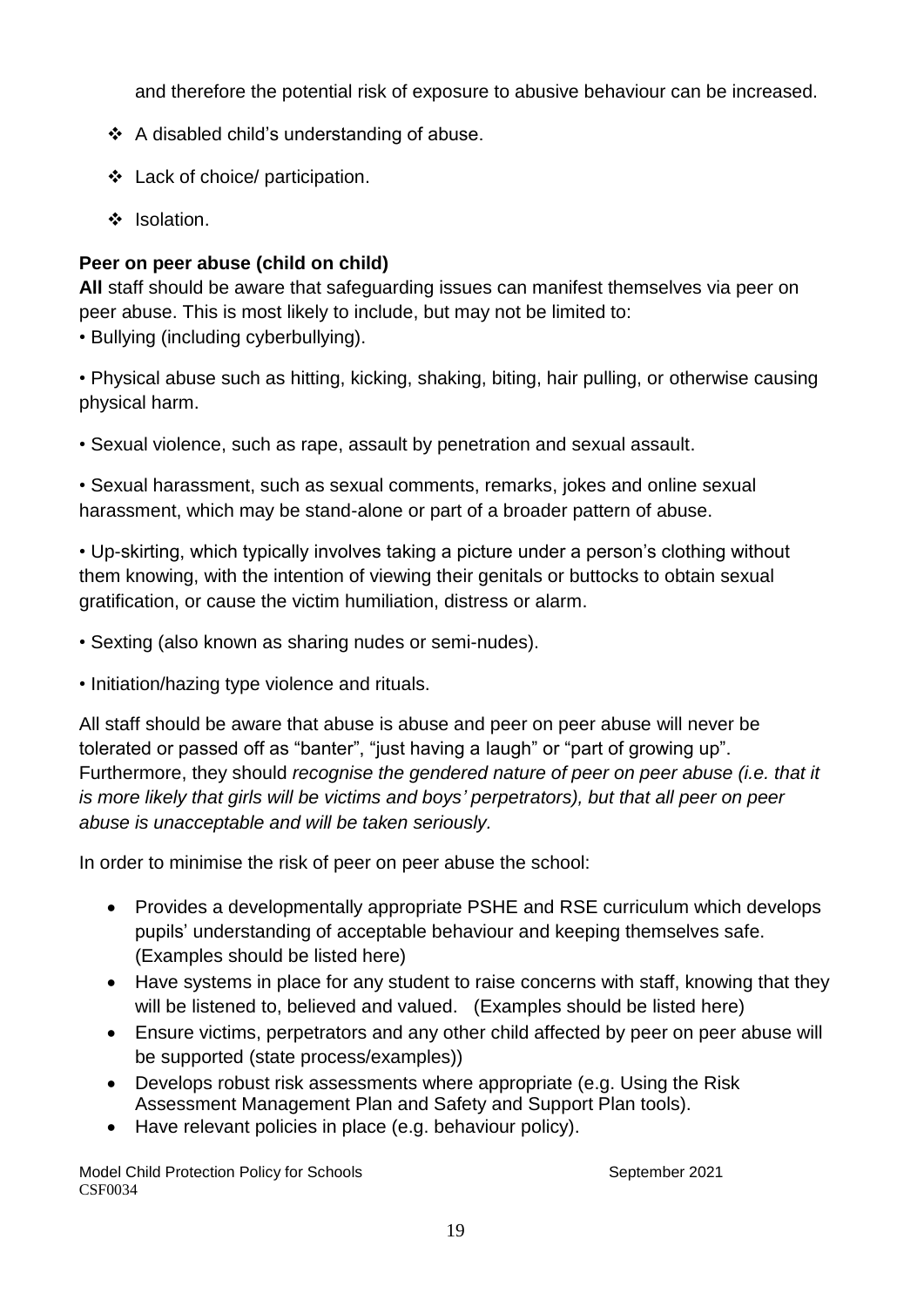Where there is an allegation or concern that a child has abused others, Section 4.4 of the Hertfordshire Safeguarding Children Partnership Procedures Manual, 'Children Who Abuse Others':

**[http://hertsscb.proceduresonline.com/chapters/p\\_chil\\_abuse.html](http://hertsscb.proceduresonline.com/chapters/p_chil_abuse.html)**

Staff should also refer to Part five of KCSiE (DfE 2021) – '**Child on child sexual violence and sexual harassment':**

**<https://www.gov.uk/government/publications/keeping-children-safe-in-education--2>**

### **Serious violence**

All staff should be aware of indicators, which may signal that children are at risk from, or are involved with serious violent crime.

- Increased absence from school
- Change in friendships or relationships with older individuals or groups
- Significant decline in performance
- Signs of self-harm or significant change in wellbeing
- Signs of assault or unexplained injuries
- Unexplained gifts/new possessions

Also refer to **Schools Toolkit** the characteristics of young peoples' vulnerability to CSE and CCE on the HGFL;**[https://thegrid.org.uk/safeguarding-and-child-protection/child](https://thegrid.org.uk/safeguarding-and-child-protection/child-protection/specific-safeguarding-issues/child-sexual-and-criminal-exploitation)[protection/specific-safeguarding-issues/child-sexual-and-criminal-exploitation](https://thegrid.org.uk/safeguarding-and-child-protection/child-protection/specific-safeguarding-issues/child-sexual-and-criminal-exploitation)**

# **Child Sexual Exploitation (CSE) and Child Criminal Exploitation (CCE)**

Both CSE and CCE are forms of abuse and both occur where an individual or group takes advantage of an imbalance in power to coerce, manipulate or deceive a child into sexual or criminal activity. Whilst age may be the most obvious, this power imbalance can also be due to a range of other factors including gender, sexual identity, cognitive ability, physical strength, status, and access to economic or other resources. In some cases, the abuse will be in exchange for something the victim needs or wants and/or will be to the financial benefit or other advantage (such as increased status) of the perpetrator or facilitator. The abuse can be perpetrated by individuals or groups, males or females, and children or adults. The abuse can be a one-off occurrence or a series of incidents over time and range from opportunistic to complex organised abuse. It can involve force and/or enticementbased methods of compliance and may, or may not, be accompanied by violence or threats of violence. Victims can be exploited even when activity appears consensual and it should be noted exploitation as well as being physical can be facilitated and/or take place online. More information include definitions and indicators are included in Annex B KCSiE DfE 2021.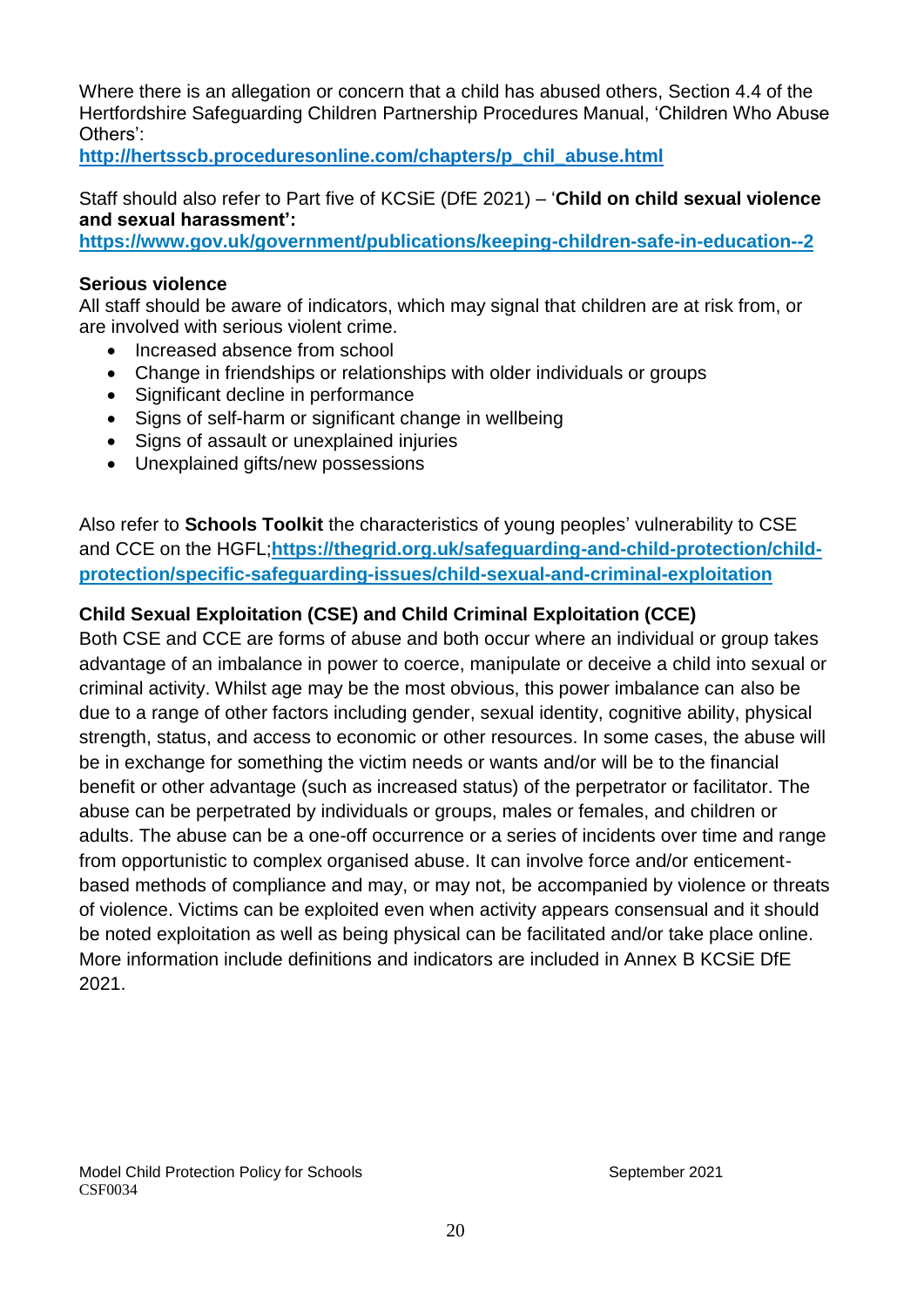### **Mental Health**

All staff should be aware that mental health problems can, in some cases, be an indicator that a child has suffered or is at risk of suffering abuse, neglect or exploitation. Only appropriate trained professionals should attempt to make a diagnosis of a mental health problem. Staff however, are well placed to observe children day-to-day and identify those whose behaviour suggests that they may be experiencing a mental health problem or be at risk of developing one.

If staff have a mental health concern about a child that is also a safeguarding concern, immediate action should be taken by following the procedures in this policy and speaking to the schools DSL.

**Prevent: Safeguarding Children and Young People from Radicalisation** Children can be vulnerable to extreme ideologies and radicalisation. Similar to protecting children from other forms of harm and abuse, protecting children from radicalisation must be part of all school and college safeguarding approaches.

All schools and colleges are subject to the Prevent Duty under Section 26 of the Counter Terrorism and Security Act 2015 (the CTSA 2015), in the exercise of their functions to have "due regard to the need to prevent people from being drawn into terrorism." Pg 133 KCSiE (DfE 2021).

There are signs and vulnerability factors that may indicate a child is susceptible to radicalisation or is in the process of being radicalised. It is possible to protect vulnerable people from extremist thinking and intervene to safeguard those at risk of radicalisation. Staff must be alert to changes in children's behaviour, which could indicate that they may be in need of Prevent support. They must act proportionately to the concern using the Prevent 'notice, check, share' approach, which may lead to the DSL making a Prevent referral.

Local Hertfordshire County Council guidance on Prevent is featured at 6.25 of the Hertfordshire Safeguarding Children's Partnership CP procedures **[https://hertsscb.proceduresonline.com/chapters/p\\_prevent\\_guide.html](https://hertsscb.proceduresonline.com/chapters/p_prevent_guide.html)**

Which outlines the specific duties in Hertfordshire. This guidance also features advice on making a Prevent referral. (please note at the time of writing this policy 6.25 of the HSCP CP procedures is under review)

#### **Domestic Abuse**

Domestic abuse is: any incident or pattern of incidents of controlling, coercive, threatening behaviour, violence or abuse between those aged 16 or over who are, or have been, intimate partners or family members regardless of gender or sexuality. The abuse can encompass but is not limited to psychological; physical; sexual; financial; and emotional.

All children can witness and be adversely affected by domestic abuse in the context of their home life where domestic abuse occurs between family members. See Appendix 4 for information regarding Operation Encompass.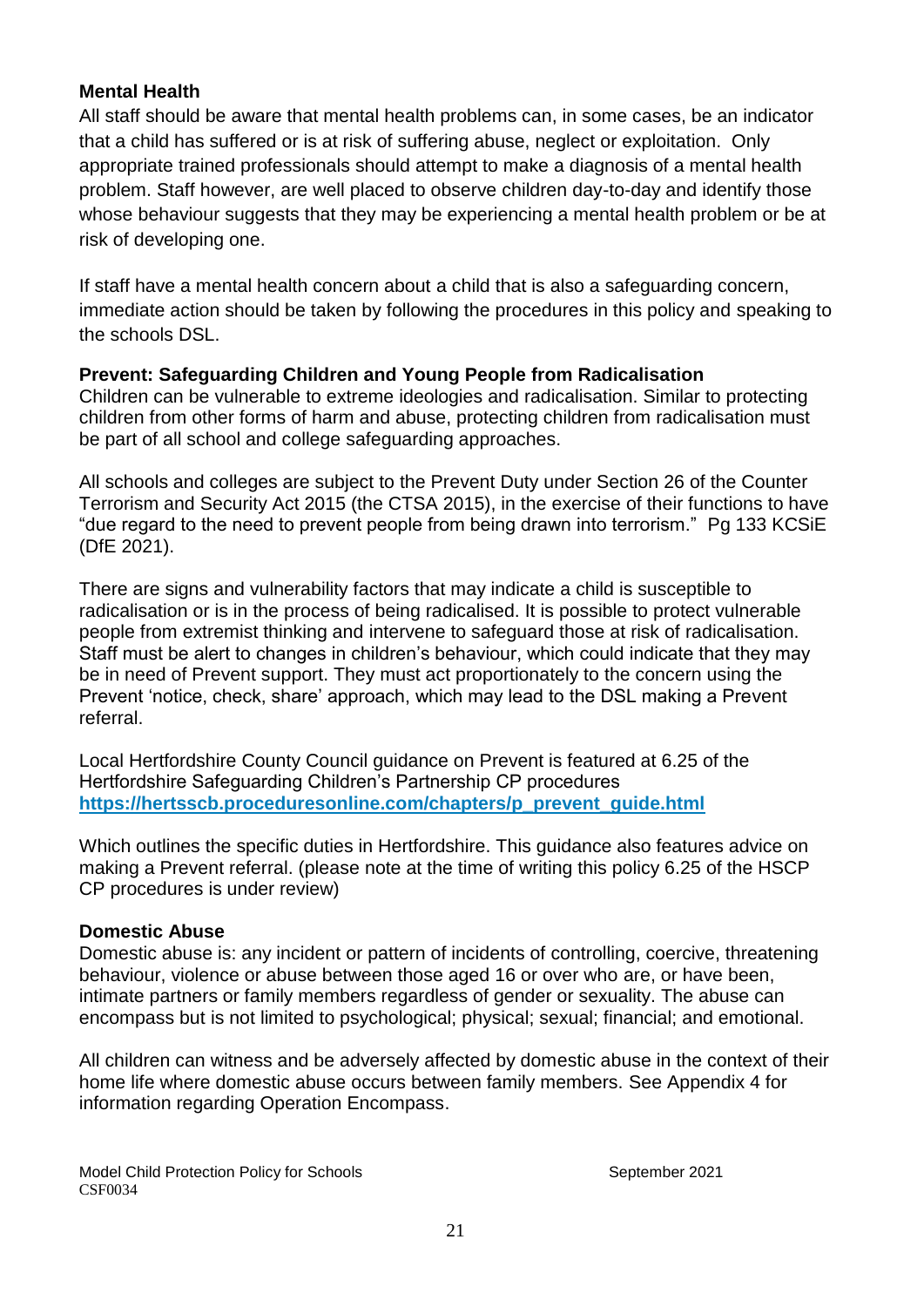# **6. DEALING WITH A DISCLOSURE**

If a child confides in a member of staff/volunteer and requests that the information is kept secret, it is important that the member of staff/volunteer tell the child in a manner appropriate to the child's age/stage of development that they cannot promise complete confidentiality – instead they must explain that they may need to pass information to other professionals to help keep the child or other children safe.

If a child discloses that he or she has been abused in some way, the member of staff/volunteer should:

- Listen to what is being said without displaying shock or disbelief
- Accept what is being said
- Allow the child to talk freely
- Reassure the child, but not make promises which might not be possible to keep
- Never promise a child that they will not tell anyone as this may ultimately not be in the best interests of the child.
- Reassure him or her that what has happened is not his or her fault
- Stress that it was the right thing to tell
- Listen, only asking questions when necessary to clarify what is being said.
- Not criticise the alleged perpetrator
- Explain what has to be done next and who has to be told
- Make a written record (see Record Keeping)
- Pass the information to the DSL without delay (if a DSL or Deputy is not available, staff must inform a senior member of staff or complete a child protection contact referral if this disclosure indicates that the child may be at risk of immediate harm and/or have been suffered significant harm to ensure reporting to Police and/or Children's Services where necessary is not delayed)

# **Third Party Disclosures**

Its everyone's responsibility to report concerns related to children and make referrals to Children Services and the Police if suspected that a child has been abused or is at risk of abuse.

Model Child Protection Policy for Schools Model Child Protection Policy for Schools CSF0034 Therefore, when safeguarding concerns are shared to the DSL in a school by a parent or member of the public, it is important to note that there is equal responsibility by the complainant to report the matter also directly rather than assume the responsibility is that of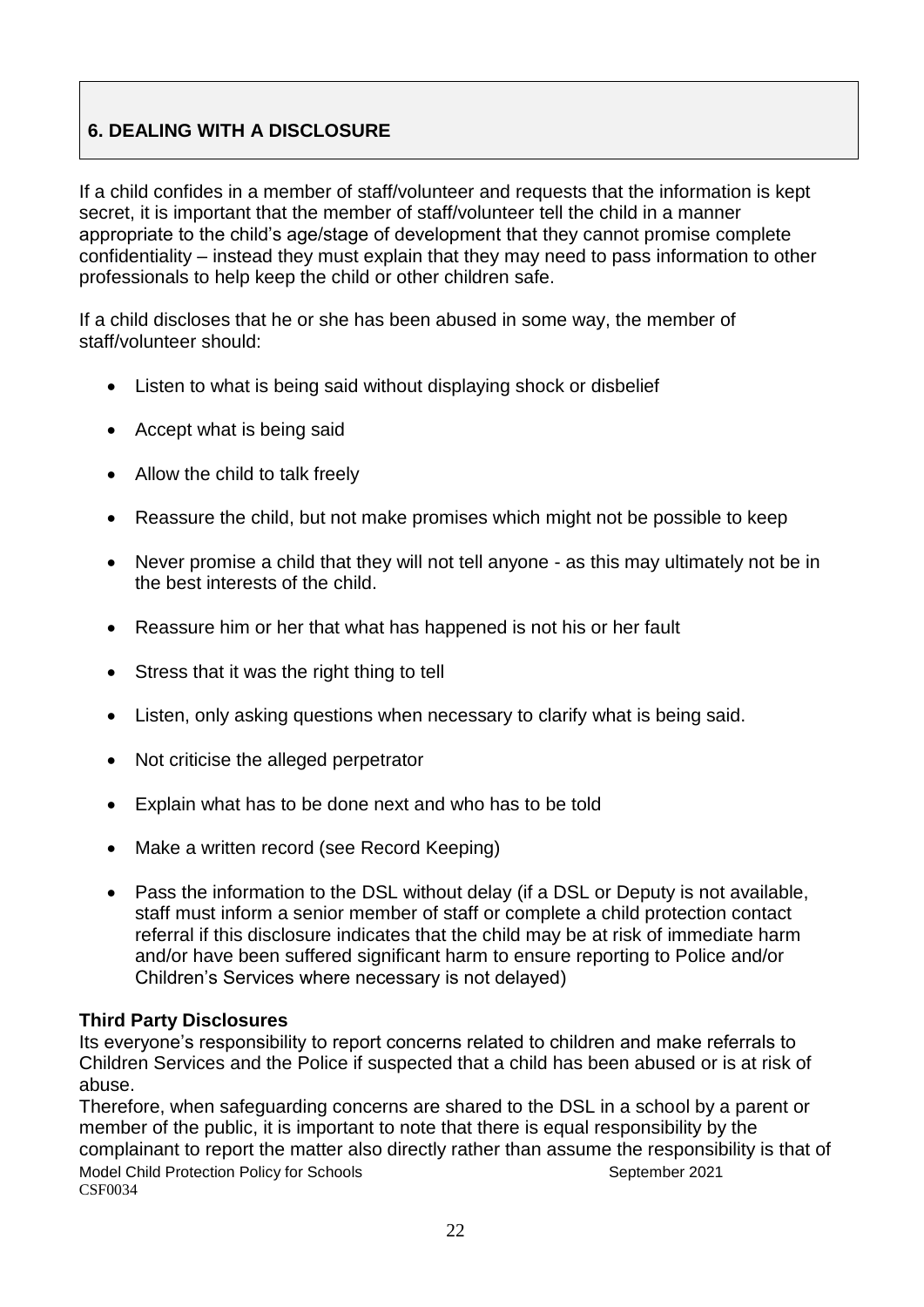the school. If unsure of how to do this speak to the DSL / head teacher and they will advise accordingly.

# **Support**

Dealing with a disclosure from a child, and safeguarding issues can be stressful. The member of staff/volunteer should, therefore, consider seeking support for him/herself and discuss this with the DSL.

**If a school /college staff member receives a disclosure about potential harm caused by another staff member, they should see section 11 of this policy–** *Allegations involving school staff/volunteers.* 

# **7. RECORD KEEPING**

All practitioners should be confident of the processing conditions under the Data Protection Act 2018 and the GDPR which allow them to store and share information for safeguarding purposes, including information, which is sensitive and personal, and should be treated as 'special category personal data'.

All concerns, discussions and decisions made and the reasons for those decisions should be recorded in writing. If in doubt about recording requirements staff should discuss with the DSL.

- Record as soon as possible after the conversation. Use the schools Child Protection Recording system which may be electronic or using a record of concern sheet. (proforma available on the Hertfordshire Grid for Learning (HGFL).
- Ensure the date, time, place is recorded, and any noticeable non-verbal behaviour and the words used by the child.
- Use the body map on the schools recording system or the proforma body map available on HGFL, to indicate the position of any injuries and a clear description of the injury.
- Record statements and observations rather than interpretations or assumptions.
- Do not destroy the original records in case they are needed by a court.
- All records need to be given to the DSL promptly. No copies should be retained by the member of staff or volunteer.

The DSL will ensure that all safeguarding records are managed in accordance with the Education (Pupil Information) (England) Regulations 2005.

Model Child Protection Policy for Schools **September 2021** CSF0034 Safeguarding records, The Herts Grid **[https://thegrid.org.uk/safeguarding-and-child-protection/child](https://thegrid.org.uk/safeguarding-and-child-protection/child-protection/safeguarding-records)[protection/safeguarding-records](https://thegrid.org.uk/safeguarding-and-child-protection/child-protection/safeguarding-records)**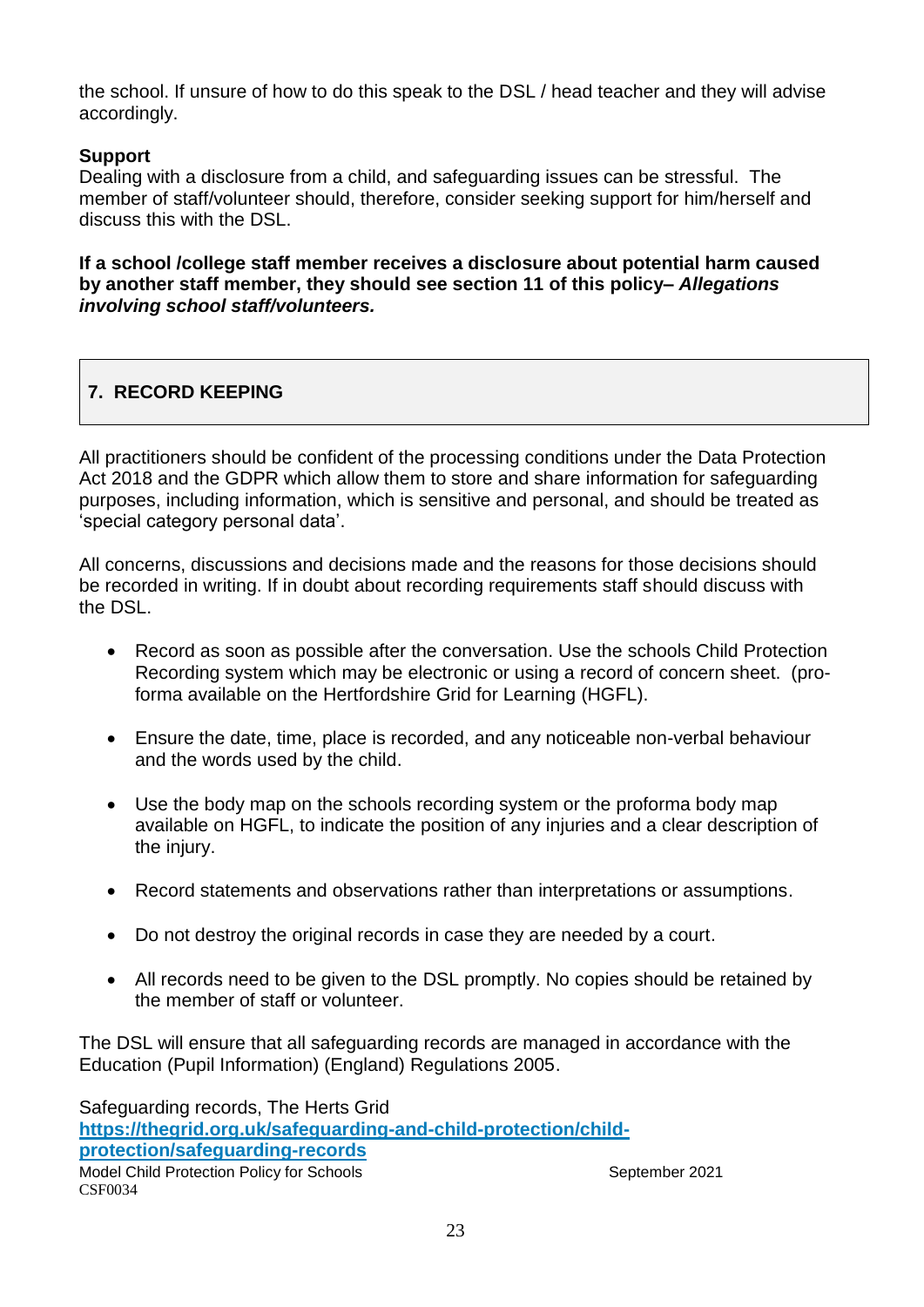# **8. CONFIDENTIALITY**

Safeguarding children raises issues of confidentiality that must be clearly understood by all staff/volunteers in schools.

- All staff in schools, both teaching and non-teaching staff, have a responsibility to share relevant information about the protection of children with other professionals, particularly the investigative agencies.
- Staff/volunteers who receive information about children and their families in the course of their work should share that information only within appropriate professional contexts.

# **9. SCHOOL PROCEDURES**

# **Please see Appendix 3: KCSiE (DfE 2021) pg.23**

If any member of staff is concerned about a child, he or she must inform the DSL. The DSL will decide whether the concerns should be raised to Children's Services and if deemed to have met the threshold a Child Protection Contact Referral will be completed. If a Child Protection Contact Referral to Children's Services is made the DSL will discuss the referral with the parents, unless to do so would place the child at further risk of harm.

While it is the DSL's role to make Child Protection Contact Referrals, any staff member can make a Child Protection Contact Referral to Children's Services if a child is in immediate danger or is at risk of harm (e.g. concern that a family might have plans to carry out FGM, Forced Marriage etc). In these circumstances a Child Protection Contact Referral should be made to Children's Services and/or the Police immediately. Where Child Protection Contact Referrals are made by another member of staff, the DSL should be informed as soon as possible.

If a **teacher** (persons employed or engaged to carry out teaching work at schools and other institutions in England) , in the course of their work in the profession, discovers that an act of Female Genital Mutilation (FGM) appears to have been carried out on a girl under the age of 18 the **teacher** must report this to the police via 101. **This is a mandatory reporting duty.** KCSiE (DfE 2021) pg. 131-132:

If the allegations raised are against other children, the school should follow section 4.4 of the Hertfordshire Safeguarding Children Partnership Procedures Manual – Children Who Abuse Others. Please see the school's anti-bullying policy for more details on procedures to minimise the risk of peer on peer abuse.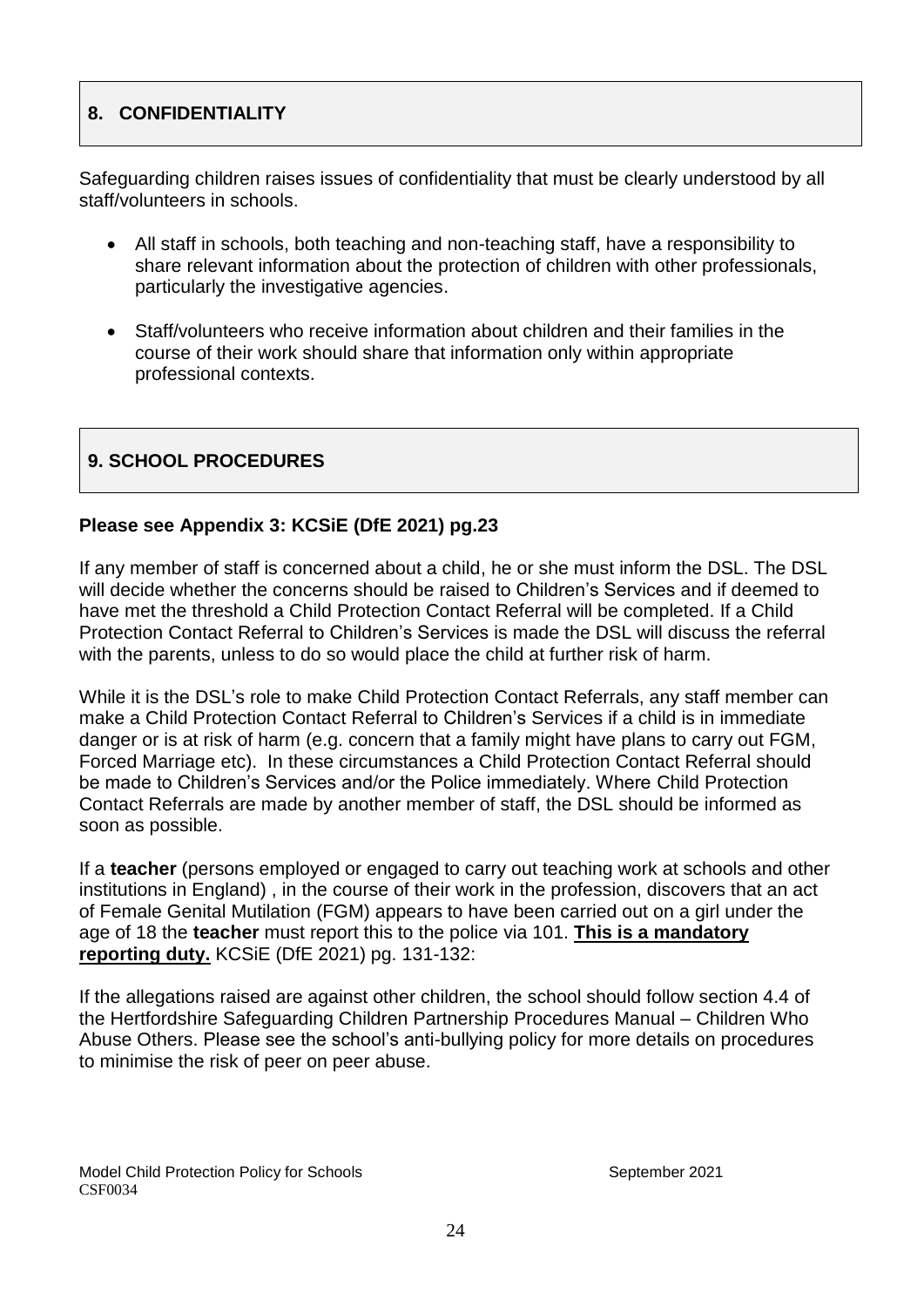The member of staff must record information regarding the concerns on the same day. The recording must be a clear, precise and a factual account of any verbal disclosures and observations (record of concern pro-forma is available on the Hertfordshire Grid for Learning).

Particular attention should be paid to the attendance and development of any child about whom the school has concerns, or who has been identified as being the subject of a Child Protection Plan and a written record will be kept.

If a pupil who is/or has been the subject of a child protection plan changes school, the DSL will inform the social worker responsible for the case and transfer the appropriate records to the DSL at the receiving school, in a secure manner, and separate from the child's academic file.

The DSL is responsible for making the senior leadership team aware of trends in behaviour that may affect pupil welfare. If necessary, training will be arranged.

# **10. COMMUNICATION WITH PARENTS**

The Headteacher will ensure the Child Protection Policy is available publicly either via the school or college website or by other means.

Parents should be informed prior to a Child Protection Contact Referral, unless it is considered to do so might place the child at increased risk of significant harm by:

- The behavioural response it prompts e.g. a child being subjected to abuse, maltreatment or threats / forced to remain silent if alleged abuser informed.
- Leading to an unreasonable delay.
- Leading to the risk of loss of evidential material.

(The school may also consider not informing parent(s) where this would place a member of staff at risk).

The school will endeavour to ensure that parents understand the responsibilities placed on the school staff for safeguarding children.

Where reasonably possible schools and colleges should hold more than one emergency contact number for each pupil and student. KCSiE (DfE 2021) pg. 26.

Further guidance around information sharing can be located within; **Information sharing Advice for practitioners providing safeguarding services to children, young people, parents and carers** *(*DfE, 2018);

**[https://www.gov.uk/government/publications/safeguarding-practitioners](https://www.gov.uk/government/publications/safeguarding-practitioners-information-sharing-advice)[information-sharing-advice](https://www.gov.uk/government/publications/safeguarding-practitioners-information-sharing-advice)**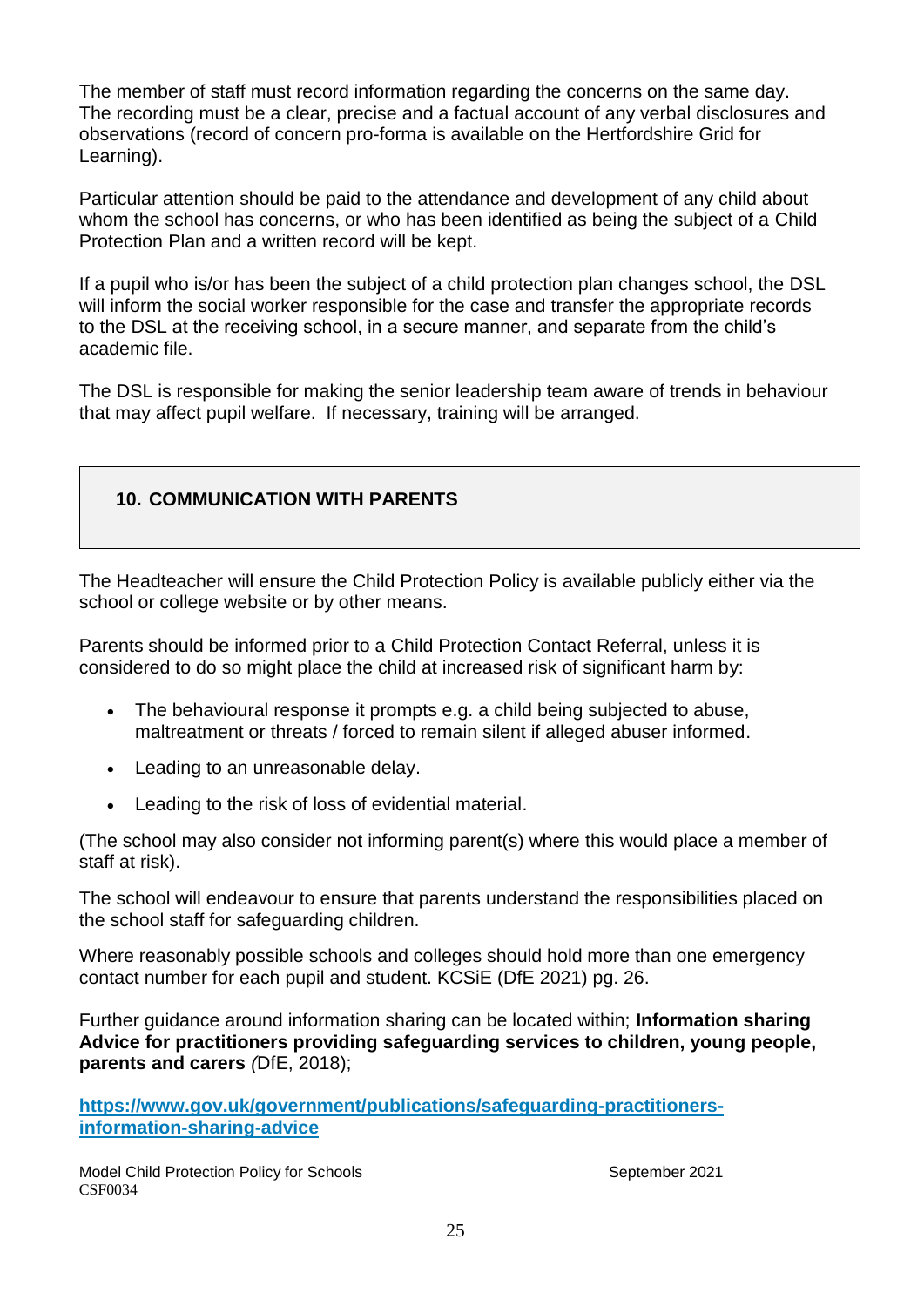# **11. ALLEGATIONS OF ABUSE MADE AGAINST ADULTS WHO WORK WITH CHILDREN AND YOUNG PEOPLE**

### **An allegation is any information which indicates that a member of staff/volunteer may have:**

- Behaved in a way that has harmed a child or may have harmed a child.
- Possibly committed a criminal offence against or related to a child.
- Behaved towards a child or children in a way which indicates he or she would pose a risk of harm to children or
- Behaved or may have behaved in a way that indicated they may not be suitable to work with children.

This relates to members of staff, supply staff and volunteers who are currently working in any school or college regardless of whether the school or college is where the alleged abuse took place. Allegations against a teacher who is no longer teaching should be referred to the police. Historical allegations of abuse should also be referred to the police.

#### **What staff should do if they have concerns about another member of staff who may pose a risk of harm to children allegations against a professional:**

- If staff have safeguarding concerns, or an allegation is made about another member of staff (including supply staff and volunteers) posing a risk of harm to children, this is to be referred to the headteacher, principal, proprietor of an independent school.
- Where the headteacher or principal is the subject of an allegation, the chair of governors, or the chair of the management committee or proprietor of an independent school (the case manager), should discuss the allegation immediately with the Local Authority Designated Officer(s) LADO.

Staff may consider discussing any concerns with the designated senior lead (DSL) for safeguarding and if appropriate make any referral via them.

The Chair of Governors in this school is:

NAME: Alison Worsley CONTACT NUMBER: 07773916197

In the absence of the Chair of Governors, the Vice Chair should be contacted. The Vice Chair in this school is:

NAME: Dave Smith CONTACT NUMBER: 07891854689

The person to whom an allegation is first reported should take the matter seriously and keep an open mind. S/he should not investigate or ask leading questions if seeking clarification; it is important not to make assumptions. Confidentiality should not be promised and the person should be advised that the concern will be shared on a 'need to know' basis only.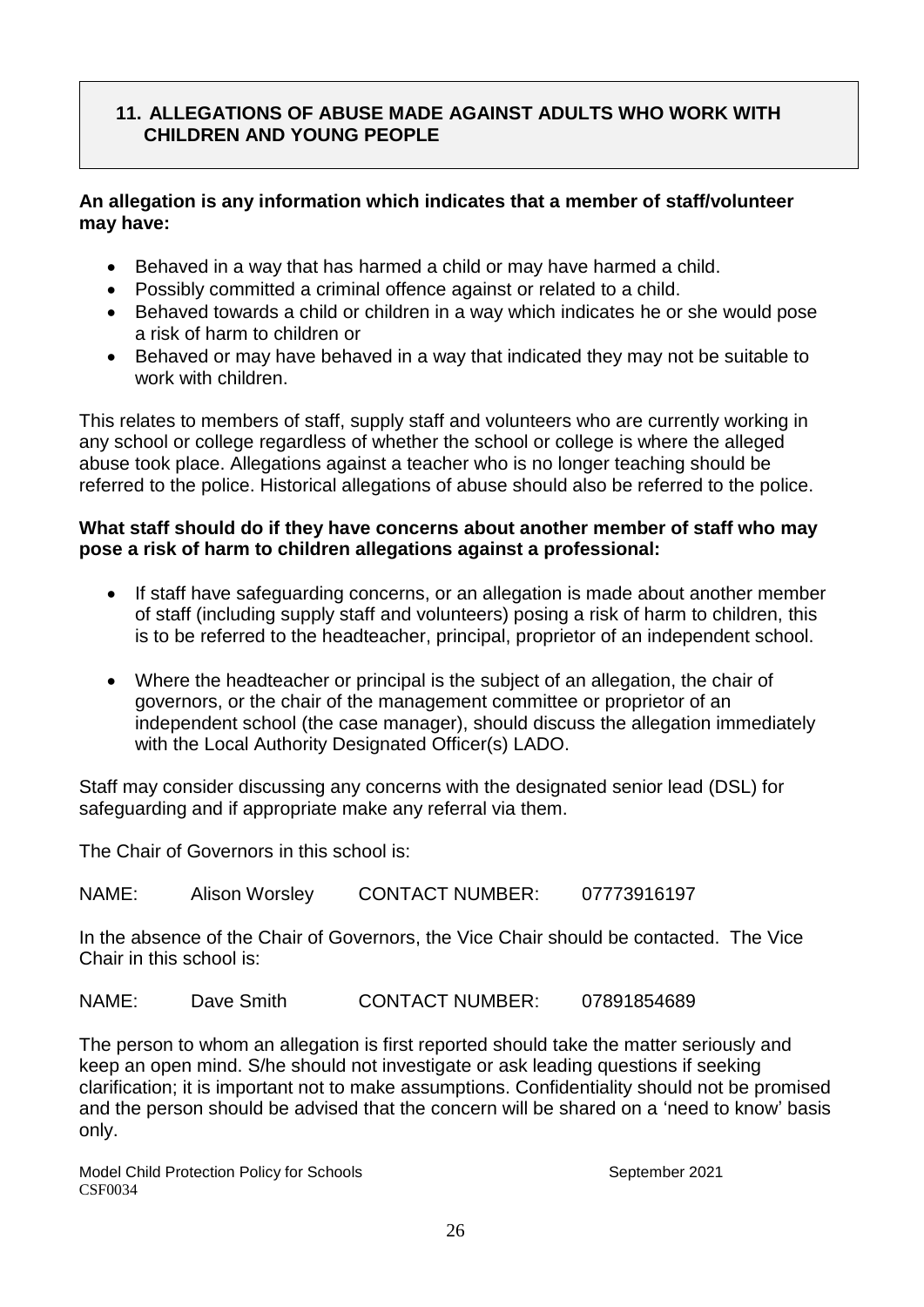Actions to be taken include making an immediate written record of the allegation using the informant's words – including time, date and place where the alleged incident took place, brief details of what happened, what was said and who was present. This record should be signed, dated and immediately passed on to the Head Teacher.

The recipient of an allegation must **not** unilaterally determine its validity, and failure to report it in accordance with procedures is a potential disciplinary matter.

The Head Teacher/Chair of Governors will not investigate the allegation itself, or take written or detailed statements, but will assess whether it is necessary to refer the concern to the Local Authority Designated Officer (LADO Threshold Guidance may be used to inform this decision – found at

**[https://hertsscb.proceduresonline.com/chapters/p\\_manage\\_alleg.html](https://hertsscb.proceduresonline.com/chapters/p_manage_alleg.html)**

### **Children's Services – 0300 123 4043 SOOHS (Out of Hours Service-Children's Services) – 0300 123 4043**

If the allegation meets any of the four criteria set out at the start of this section, contact should always be made with the Local Authority Designated Officer without delay.

If it is decided that the allegation requires a child protection strategy meeting or joint evaluation meeting, this will take place in accordance with section 4.1 of the Hertfordshire Safeguarding Children Partnership Procedures Manual.

If it is decided it does not require a child protection strategy meeting or joint evaluation meeting, the LADO will provide the employer with advice and support on how the allegations should be managed.

The Head Teacher should, as soon as possible, **following briefing** from the Local Authority Designated Officer inform the subject of the allegation.

# **For further information se**

Hertfordshire Safeguarding Children Partnership Procedures Manual Section 5.1.5 [Managing Allegations Against Adults who work with Children and Young People](http://www.proceduresonline.com/herts_scb/chapters/p_manage_alleg.html) 

Where a staff member feels unable to raise an issue with their employer/through the whistleblowing procedure or feels that their genuine concerns are not being addressed, other whistleblowing channels may be open to them:

- Children's Services 0300 123 4043
- NSPCC whistleblowing helpline is available for staff who do not feel able to raise concerns regarding child protection failures internally. Staff can call: 0800 028 0285 – line is available from 8:00 AM to 8:00 PM, Monday to Friday and Email: **[help@nspcc.org.uk](mailto:help@nspcc.org.uk)**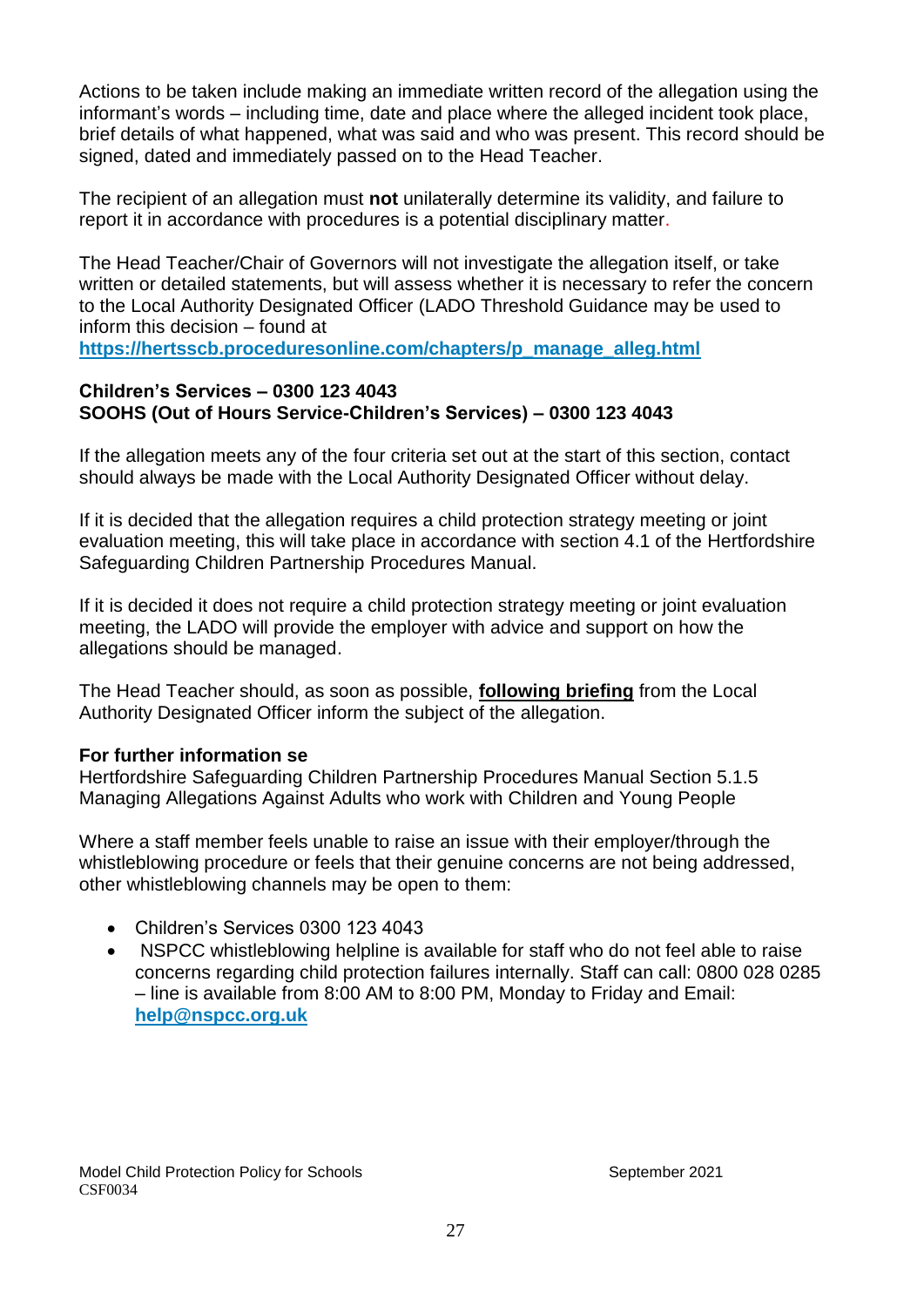# **What school or college staff should do if they have concerns about safeguarding practices within the school or college?**

- All staff and volunteers should feel able to raise concerns about poor or unsafe practice and potential failures in the school or education setting's safeguarding arrangements.
- Appropriate whistleblowing procedures, which are suitably reflected in staff training and staff behaviour policies, should be in place for such concerns to be raised with the school or college's senior leadership team.

### **Safer working practice**

To reduce the risk of allegations, all staff should be aware of safer working practice and should be familiar with the guidance contained in the staff handbook/school code of conduct/staff behaviour policy and Safer Recruitment Consortium document *Guidance for safer working practice for those working with children and young people in education settings (May 2019) and also Addendum April 2020* available at **<https://www.saferrecruitmentconsortium.org/>**

The document seeks to ensure that the responsibilities of school leaders towards children and staff are discharged by raising awareness of illegal, unsafe, unprofessional and unwise behaviour. This includes guidelines for staff on positive behaviour management in line with the ban on corporal punishment **(**School Standards and Framework Act 1998**).** Please see the school/college's behaviour management policy for more information.

#### **HSCP escalation and complaints procedure link**

**[https://hertsscb.proceduresonline.com/chapters/p\\_resolution\\_disagree.html](https://hertsscb.proceduresonline.com/chapters/p_resolution_disagree.html)**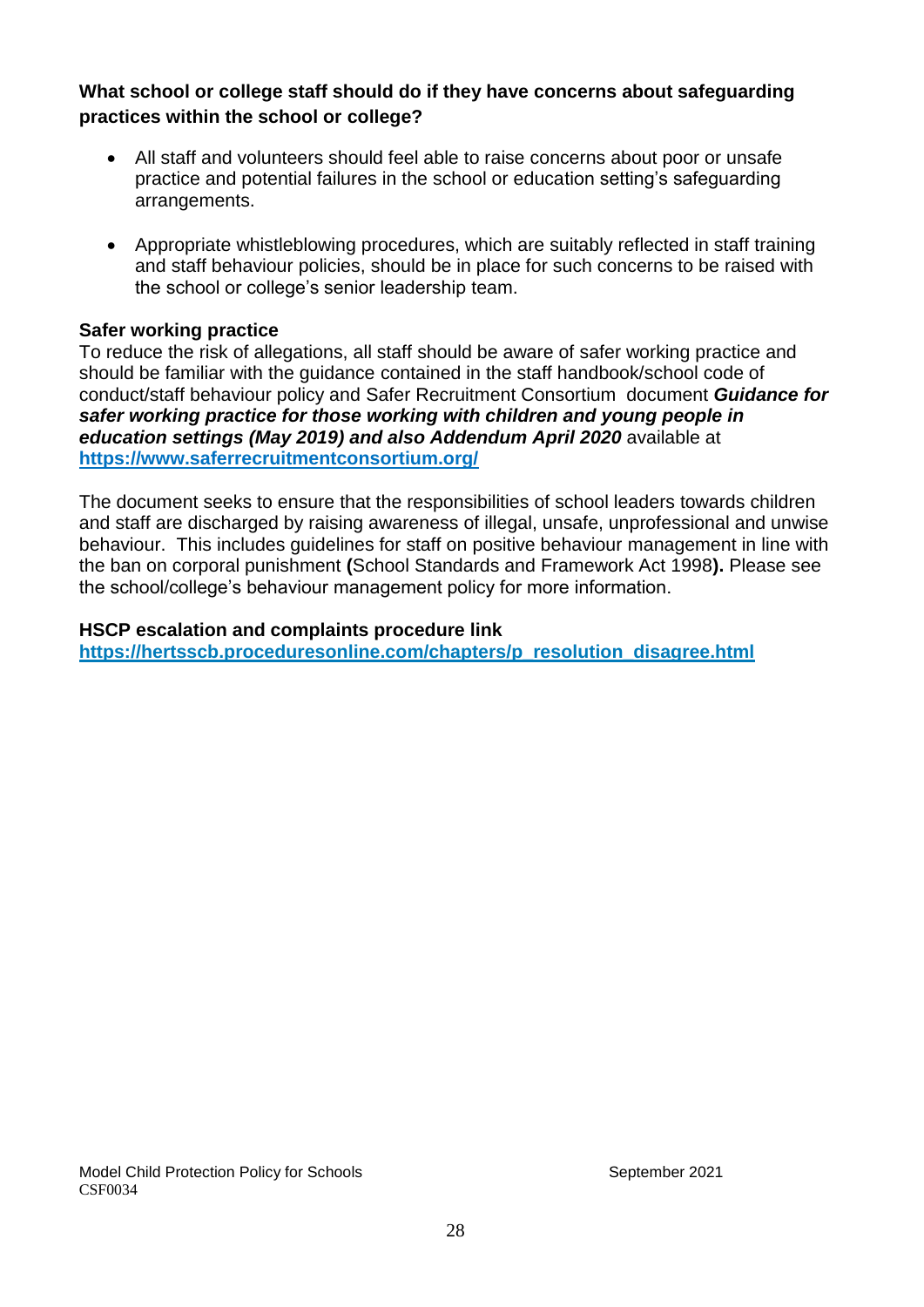# **APPENDIX 1: KCSiE (DfE 2021) Part One OR Annex A: Information for all school and college staff Annex B: Further information**

On publication of this Child Protection Policy, September 2021, the CPSLO Service has decided to provide the hyperlink only to KCSiE rather than the document in its entirety, due to the potential for updates to the content.

**All** staff that have direct working with children should have access and have read Part one OR Annex A and Annex B (which provides further information specific forms of abuse and safeguarding issues) of this statutory guidance. Those staff who do not work directly with children should read **either Part one or Annex A** (a condensed version of Part one) of this guidance. This is entirely a matter for the school or college and will be based on their assessment of which guidance will be most effective for their staff to safeguard and promote the welfare of children**.** All Staff should also have the opportunity to seek clarity from designated staff for any content.

This is to assist staff to understand their role and discharge their responsibilities as set out in this guidance.

We highly recommend that staff are asked to sign to say they have read these sections (please see Appendix 2 below) and should subsequently be re-directed to these documents again should any changes occur.

# **Link to KCSiE (DfE, 2021):**

**[https://assets.publishing.service.gov.uk/government/uploads/system/uploads/attach](https://assets.publishing.service.gov.uk/government/uploads/system/uploads/attachment_data/file/999348/Keeping_children_safe_in_education_2021.pdf)** ment data/file/999348/Keeping children safe in education 2021.pdf

**Annex G** KCSiE (DfE 2021): Substantive changes from September 2021: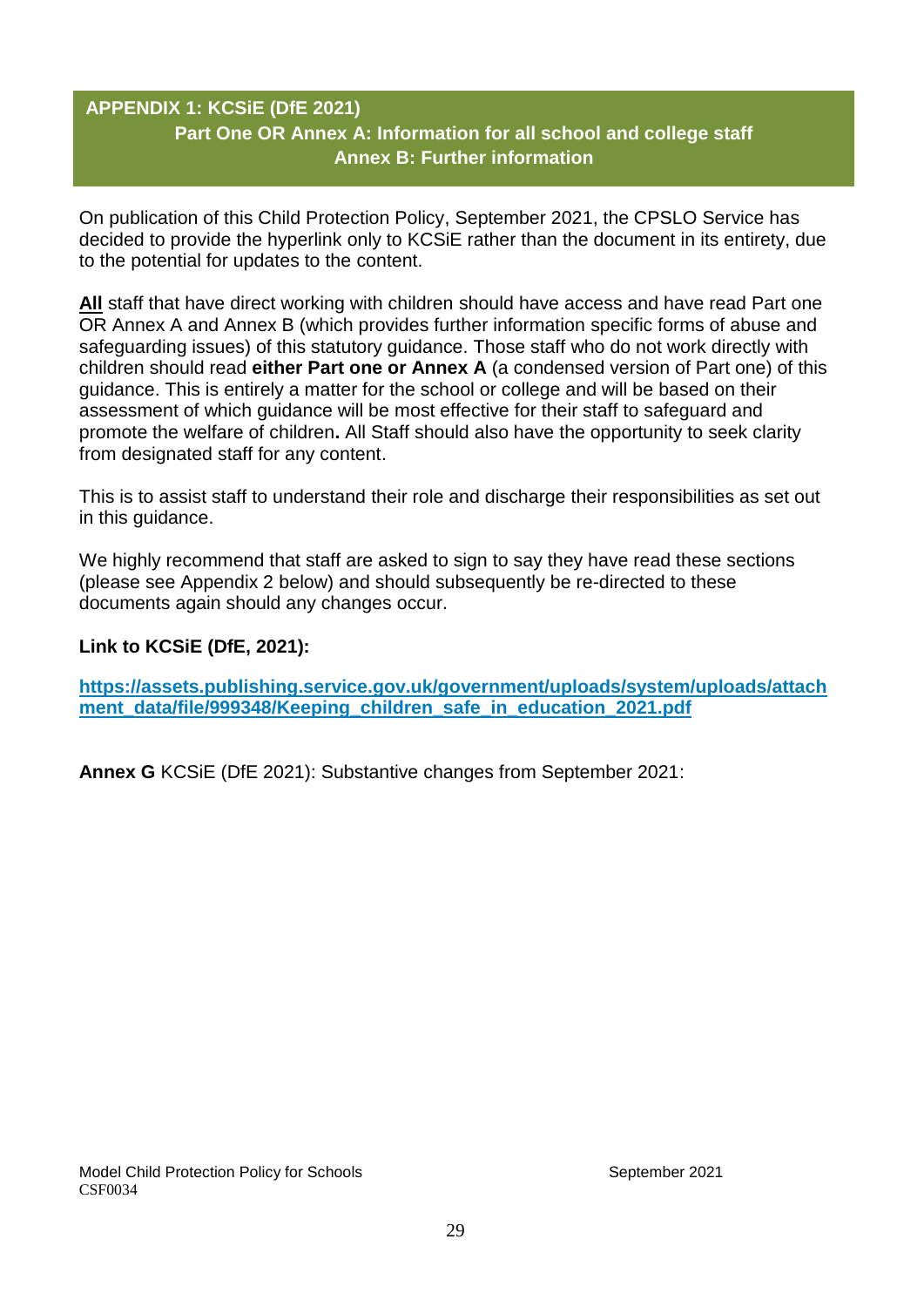# **APPENDIX 2:**

# **DECLARATION FOR STAFF Child Protection Policy and KCSiE DfE 2021**

| School/College/Academy name  Academic Year |  |
|--------------------------------------------|--|
|                                            |  |

Please sign and return to……………………………….(DSL) by ……<insert date>………….

I, **\_\_\_\_\_\_\_\_\_\_\_\_\_\_\_\_<insert name>\_\_\_\_\_\_\_\_\_\_\_\_\_\_\_\_\_\_\_\_\_\_\_\_\_\_\_** have read and am familiar with the contents of the following documents and understand my role and responsibilities as set out in these document(s).:

(1) The School/College's Child Protection Policy

(2) **Part One OR Annex A (delete as appropriate) and Annex B** of **'Keeping Children Safe in Education'** DfE Guidance, 2021

I am aware that the DSLs/DDSLs are:

………………………………………………………………………………………………………… ………………………………………………………………………………………………………… ………………………………………………………………………………………………………… . The contract of the contract of the contract of the contract of the contract of the contract of the contract of the contract of the contract of the contract of the contract of the contract of the contract of the contrac

…………………………………………………………

and I am able to discuss any concerns that I may have with them.

I know that further guidance, together with copies of the policies mentioned above, are available ……<insert location>…………

| Signed |  |  |
|--------|--|--|
| Date   |  |  |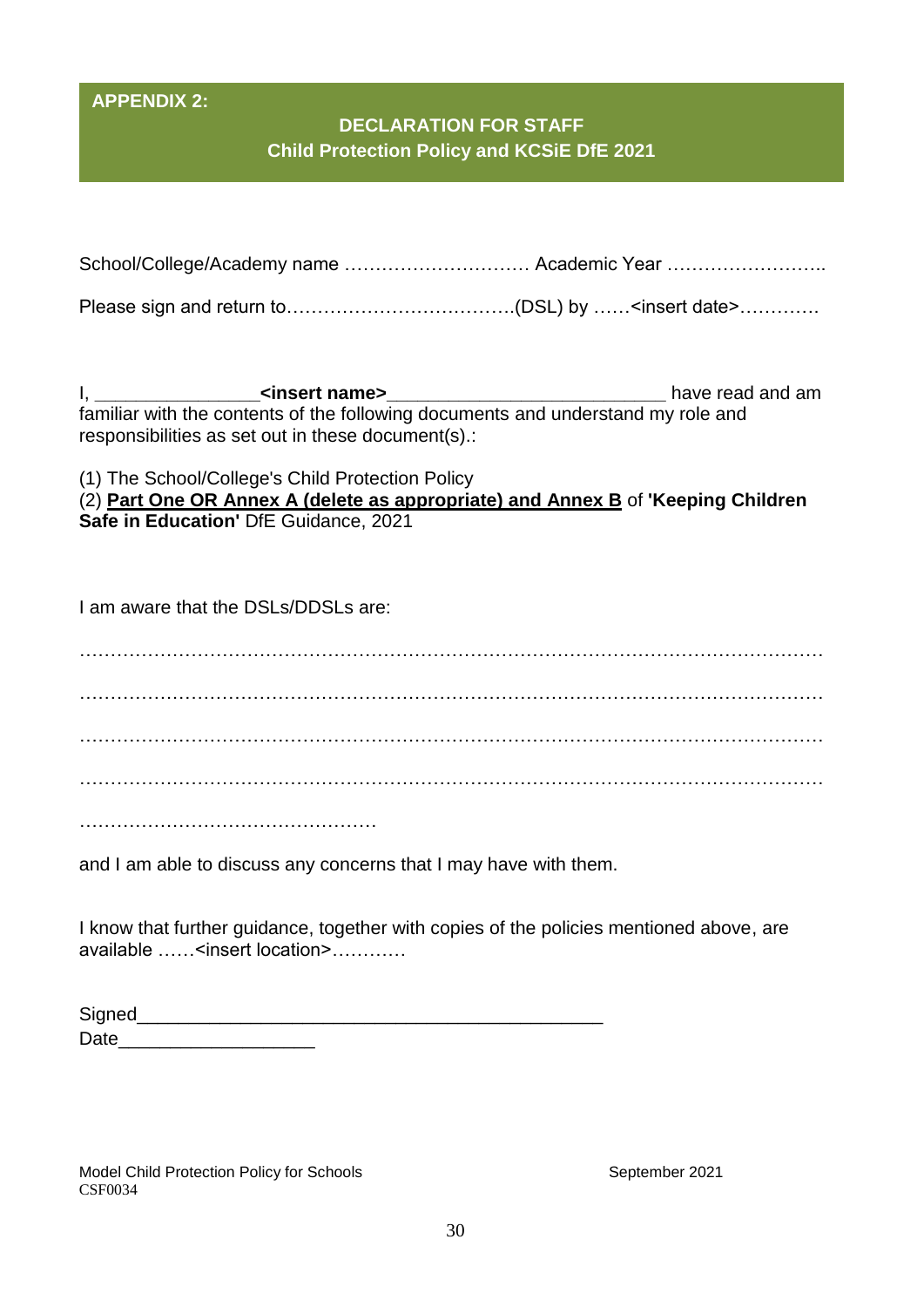#### **APPENDIX 3:**

# **ACTIONS WHERE THERE ARE CONCERNS ABOUT A CHILD**

**Flowchart**

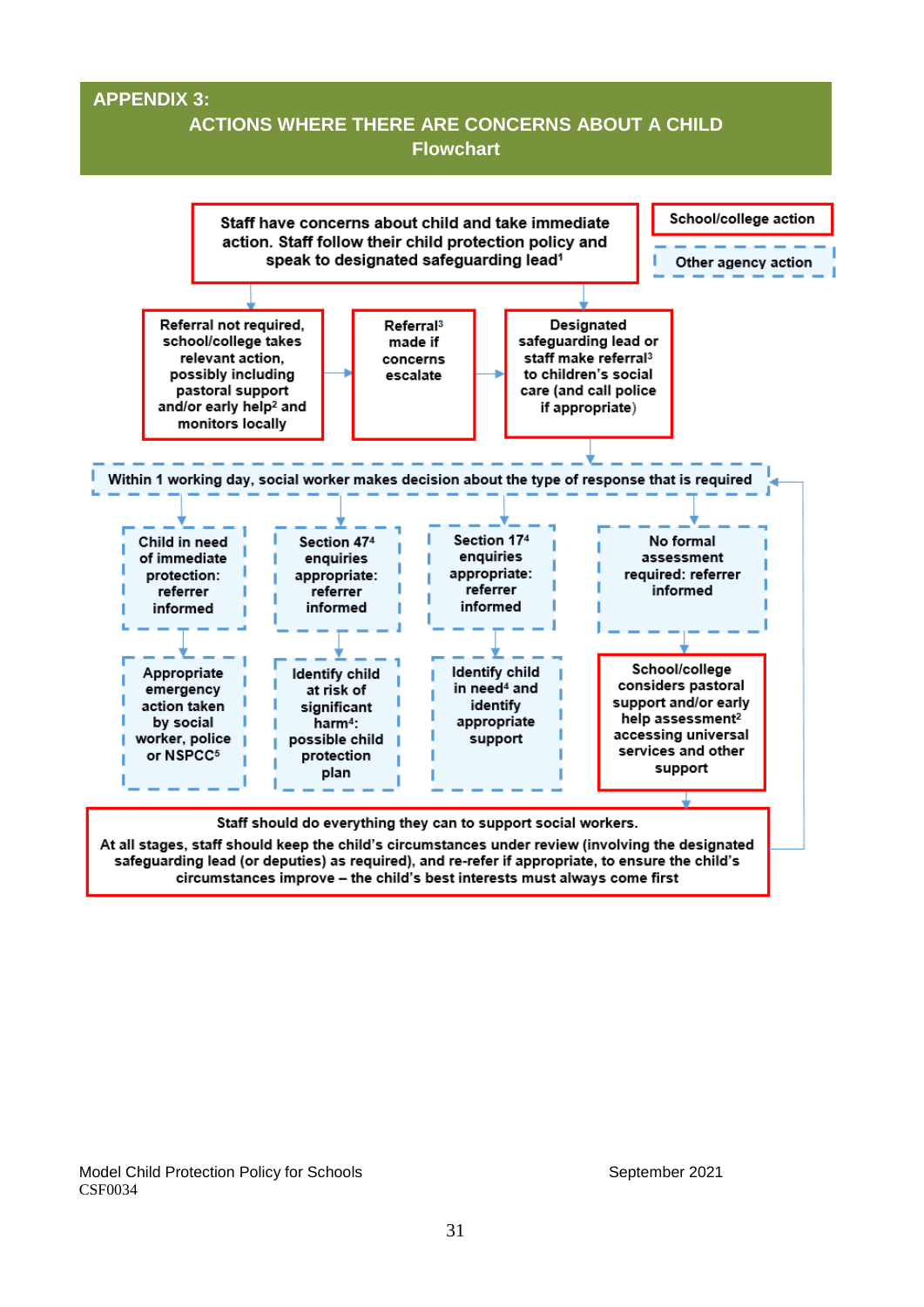#### Page 23 of KCSIE 2021

#### **The National Police Chiefs' Council-** *When to call the police* **guidance**

This advice covers incidents on school and college premises where students have potentially committed a crime. It provides guidance on what schools and colleges should bear in mind when considering contacting the police. This advice covers the following situations:

- Assault
- Criminal damage
- Cyber crime
- Drugs
- Harassment
- Sexual offences
- Theft
- Weapons

This advice aims to support schools and college to make defensible decisions when considering whether to involve the police. Further guidance can be found at;

**[https://www.npcc.police.uk/documents/Children%20and%20Young%20people/When](https://www.npcc.police.uk/documents/Children%20and%20Young%20people/When%20to%20call%20the%20police%20guidance%20for%20schools%20and%20colleges.pdf) [%20to%20call%20the%20police%20guidance%20for%20schools%20and%20colleges](https://www.npcc.police.uk/documents/Children%20and%20Young%20people/When%20to%20call%20the%20police%20guidance%20for%20schools%20and%20colleges.pdf) [.pdf](https://www.npcc.police.uk/documents/Children%20and%20Young%20people/When%20to%20call%20the%20police%20guidance%20for%20schools%20and%20colleges.pdf)**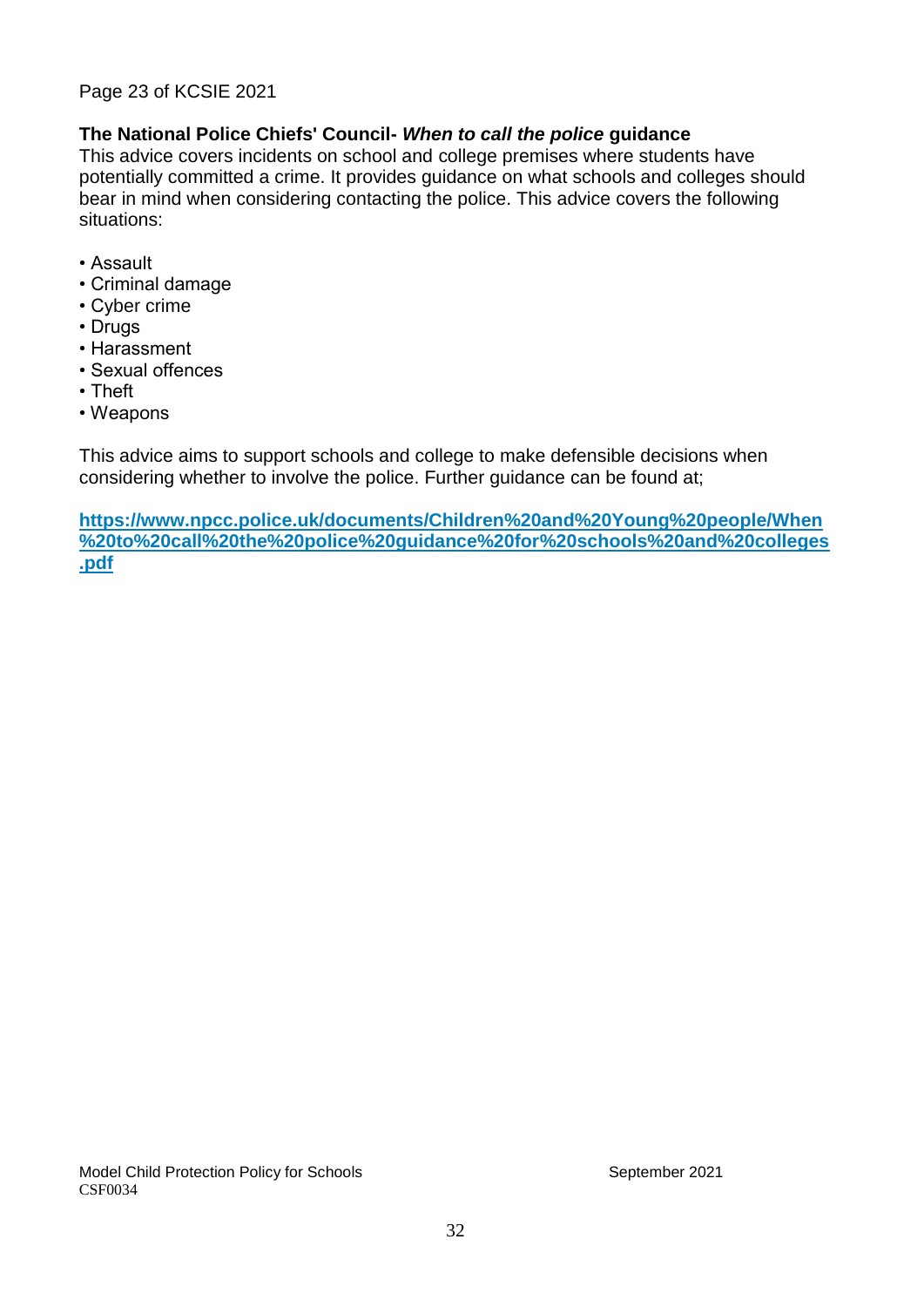# **APPENDIX 4: OPERATION ENCOMPASS – Information sharing from Police regarding Domestic Abuse notifications (2nd December 2019)**

#### **Operation Encompass Safeguarding Statement:**

- Our school is part of Operation Encompass. This is a police and education early intervention safeguarding partnership which supports children and young people who experience Domestic Abuse.
- Operation Encompass means that the police will share information about Domestic Abuse incidents with our school PRIOR to the start of the next school day when they have been called to a domestic incident.
- Our parents are fully aware that we are an Operation Encompass school.
- The Operation Encompass information is stored in line with all other confidential safeguarding and child protection information.
- The Key Adult has also led training for all school staff and Governors about Operation Encompass, the prevalence of Domestic Abuse and the impact of this abuse on children. We have also discussed how we can support our children following the Operation Encompass notification.
- We are aware that we must do nothing that puts the child/ren or the non-abusing adult at risk.
- The Safeguarding Governor will report on Operation Encompass in the termly report to Governors. All information is anonymised for these reports.
- The Key Adult has used the Operation Encompass Toolkit to ensure that all appropriate actions have been taken by the school.

OUR KEY ADULTS ARE: Alison Atkinson

Kathryn Mitchell Emily Cully Helen Bevis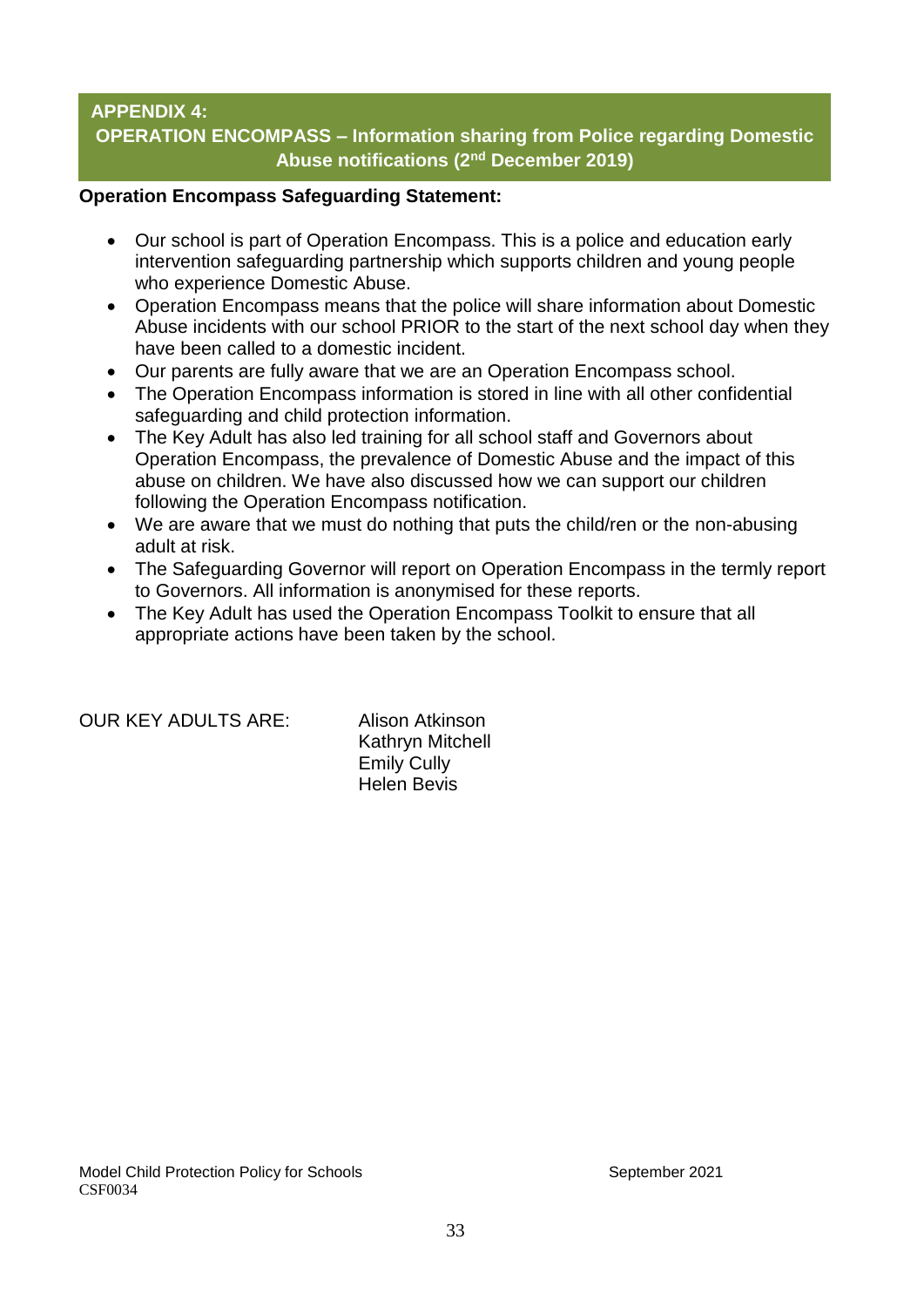# **Key contacts at Brookland Infant and Nursery School:**

| <b>Role</b>                                                   | <b>Name</b>            | <b>Contact</b>     | <b>Email</b>                                   |
|---------------------------------------------------------------|------------------------|--------------------|------------------------------------------------|
|                                                               |                        | number             |                                                |
| <b>Designated</b><br><b>Safeguarding</b><br><b>Lead</b>       | <b>Alison Atkinson</b> | 01992<br>629485    | head@brooklandinfants.herts.sch.uk             |
| <b>Deputy</b>                                                 | Kathryn                | 01992              | kathryn.mitchell@brooklandinfants.herts.sch.uk |
| <b>Designated</b>                                             | Mitchell               | 629485             |                                                |
| <b>Safeguarding</b><br>Lead (s)                               | <b>Emily Cully</b>     | 01992<br>629485    | emily.cully@brooklandinfants.herts.sch.uk      |
|                                                               | <b>Helen Bevis</b>     |                    |                                                |
|                                                               |                        | 01992              | helen.bevis@brooklandinfants.herts.sch.uk      |
| <b>Headteacher</b>                                            | Alison Atkinson        | 629485<br>As above | As above                                       |
|                                                               |                        |                    |                                                |
| / Principal                                                   |                        |                    |                                                |
|                                                               |                        |                    |                                                |
| <b>Trust</b><br><b>Safeguarding</b><br>CEO/<br><b>Manager</b> | N/A                    |                    |                                                |
| <b>Chair of</b><br><b>Governors</b>                           | <b>Alison Worsley</b>  | 07773916197        | alison.worsley@brooklandinfants.herts.sch.uk   |
| <b>Vice Chair of</b><br><b>Governors</b>                      | Dave Smith             | 07891854689        | dave.smith@brooklandinfants.herts.sch.uk       |
| <b>Safeguarding</b><br><b>Trustee</b>                         | N/A                    |                    |                                                |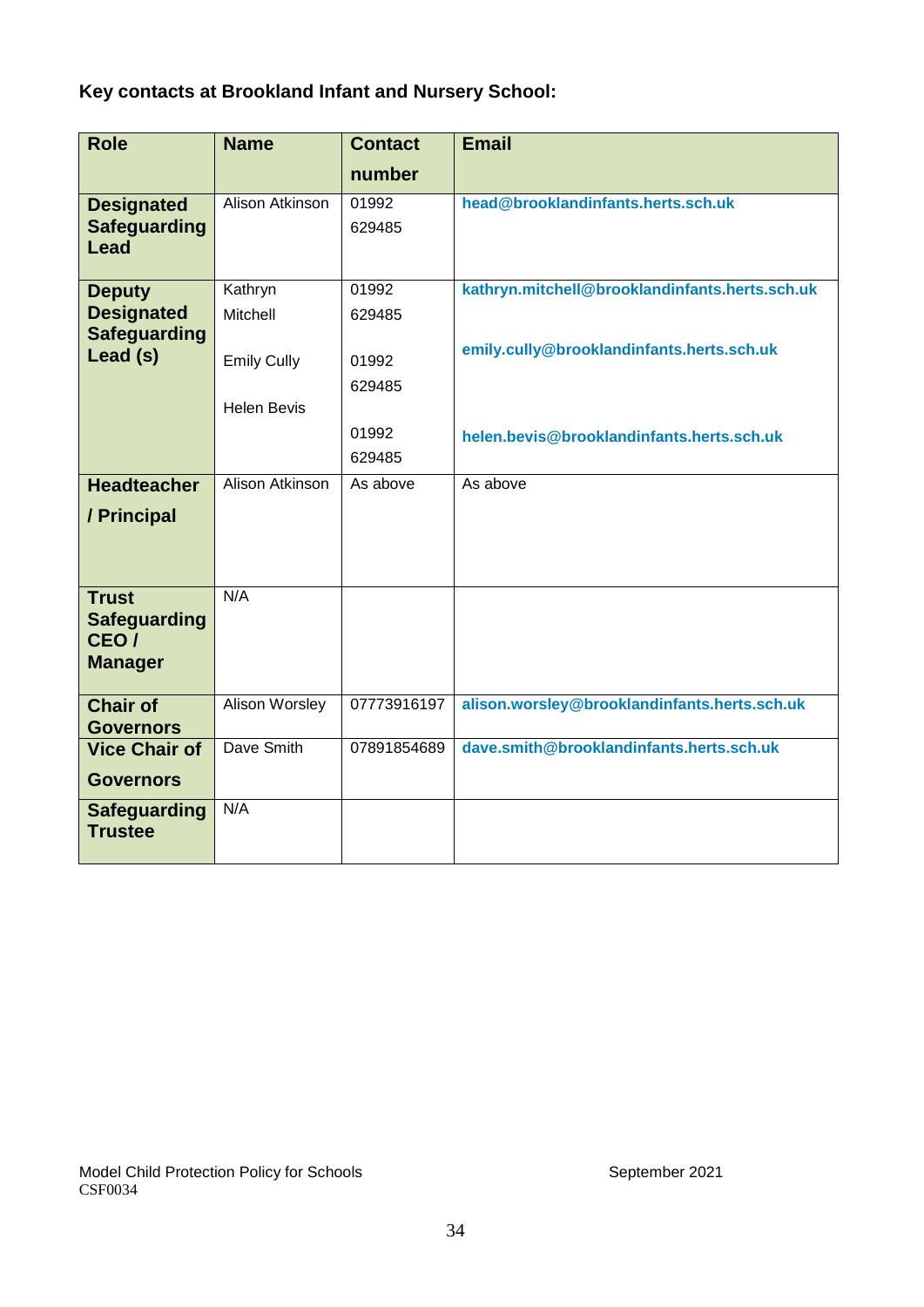### **Children missing from education in accordance with setting attendance policy**

All children, regardless of their circumstances, are entitled to an efficient, full time education which is suitable to their age, ability, aptitude and any special educational needs they may have. Children missing education are children of compulsory school age who are not registered pupils at a school and are not receiving suitable education otherwise than at a school. Children missing education are at significant risk of underachieving, being victims of harm, child sexual exploitation or radicalisation, and becoming NEET (not in education, employment or training) later in life.

Department for Education guidance makes it clear that in carrying out this duty, local authorities must have in place arrangements for joint working and information sharing with other local authorities and partner agencies. It also states that all agencies which come into contact with children must cooperate with the local authority's arrangements for identifying children thought to be missing from education.

Separate guidance is available for schools on Herts Grid for Learning; about the legitimate removal of pupils from a school roll. A child legitimately removed from roll is not in most cases missing from education and all schools, including academies and independent schools are legally required to notify the local authority when they remove/plan to remove a child from their roll.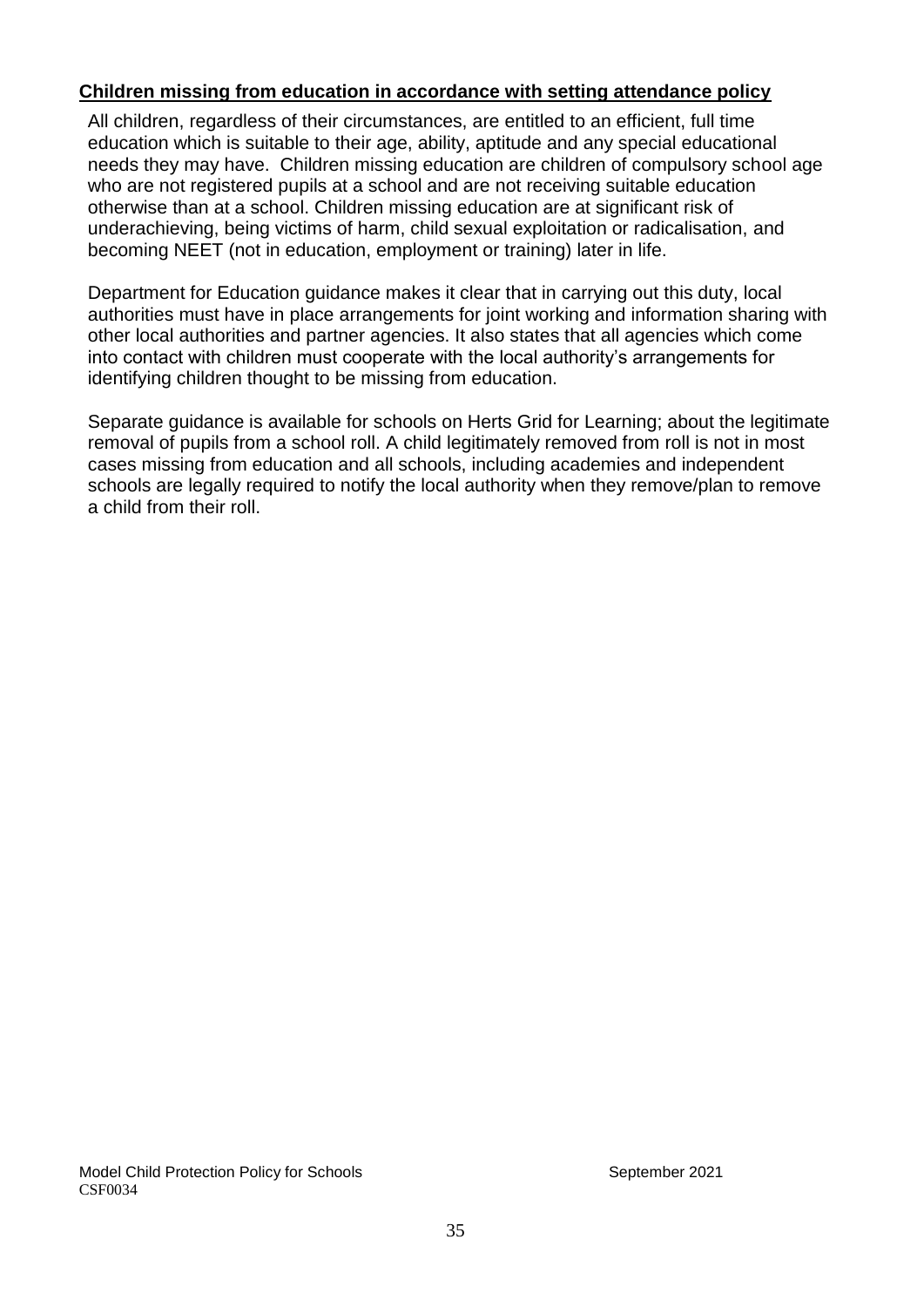# **APPENDIX 5:**

#### **Ofsted school Inspection Handbook September 2021**

This handbook is primarily a guide for inspectors on how to carry out school inspections. However, it is made available to schools and other organisations to ensure that they are informed about the processes and procedures of inspection. It seeks to balance the need for consistency in inspections with the flexibility required to respond to the individual circumstances of each school.

On publication of this Child Protection Policy, September 2021, the CPSLO Service has decided to provide the hyperlink only to the Ofsted School Inspection Handbook rather than the document in its entirety, due to the potential for updates to the content. **[https://www.gov.uk/government/publications/school-inspection-handbook](https://www.gov.uk/government/publications/school-inspection-handbook-eif/schools-inspection-handbook-for-september-2021)[eif/schools-inspection-handbook-for-september-2021](https://www.gov.uk/government/publications/school-inspection-handbook-eif/schools-inspection-handbook-for-september-2021)**

#### **APPENDIX 6:**

**Sexual violence and sexual harassment between children in schools and colleges guidance (2021)**

This is advice provided by the Department for Education (the department). Its focus is child on child sexual violence and sexual harassment at schools and colleges. The advice covers children of all ages, from primary through to secondary stage and into colleges and online. For the purposes of this advice, a child is anyone under the age of 18. Whilst the focus of the advice is on protecting and supporting children, schools and colleges should of course protect any adult students and engage with adult social care, support services and the police as required.

The advice sets out what sexual violence and sexual harassment is, how to minimise the risk of it occurring and what to do when it does occur or is alleged to have occurred. The advice highlights best practice and cross-references other advice, statutory guidance and the legal framework.

It is for individual schools and colleges to develop their own policies and procedures. It is important that policies and procedures are developed in line with their legal obligations, including the Human Rights Act 1998 and the Equality Act 2010, especially the Public Sector Equality Duty, and their local multi-agency safeguarding arrangements. It is important that schools and colleges consider how to reflect sexual violence and sexual harassment in their whole school or college approach to safeguarding and in their child protection policy.

On publication of this Child Protection Policy, September 2021, the CPSLO Service has decided to provide the hyperlink to the document rather than the document in its entirety, due to the potential for updates to the content.

**[https://assets.publishing.service.gov.uk/government/uploads/system/uploads/attach](https://assets.publishing.service.gov.uk/government/uploads/system/uploads/attachment_data/file/999239/SVSH_2021.pdf) [ment\\_data/file/999239/SVSH\\_2021.pdf](https://assets.publishing.service.gov.uk/government/uploads/system/uploads/attachment_data/file/999239/SVSH_2021.pdf)**

Model Child Protection Policy for Schools Model Child Protection Policy for Schools CSF0034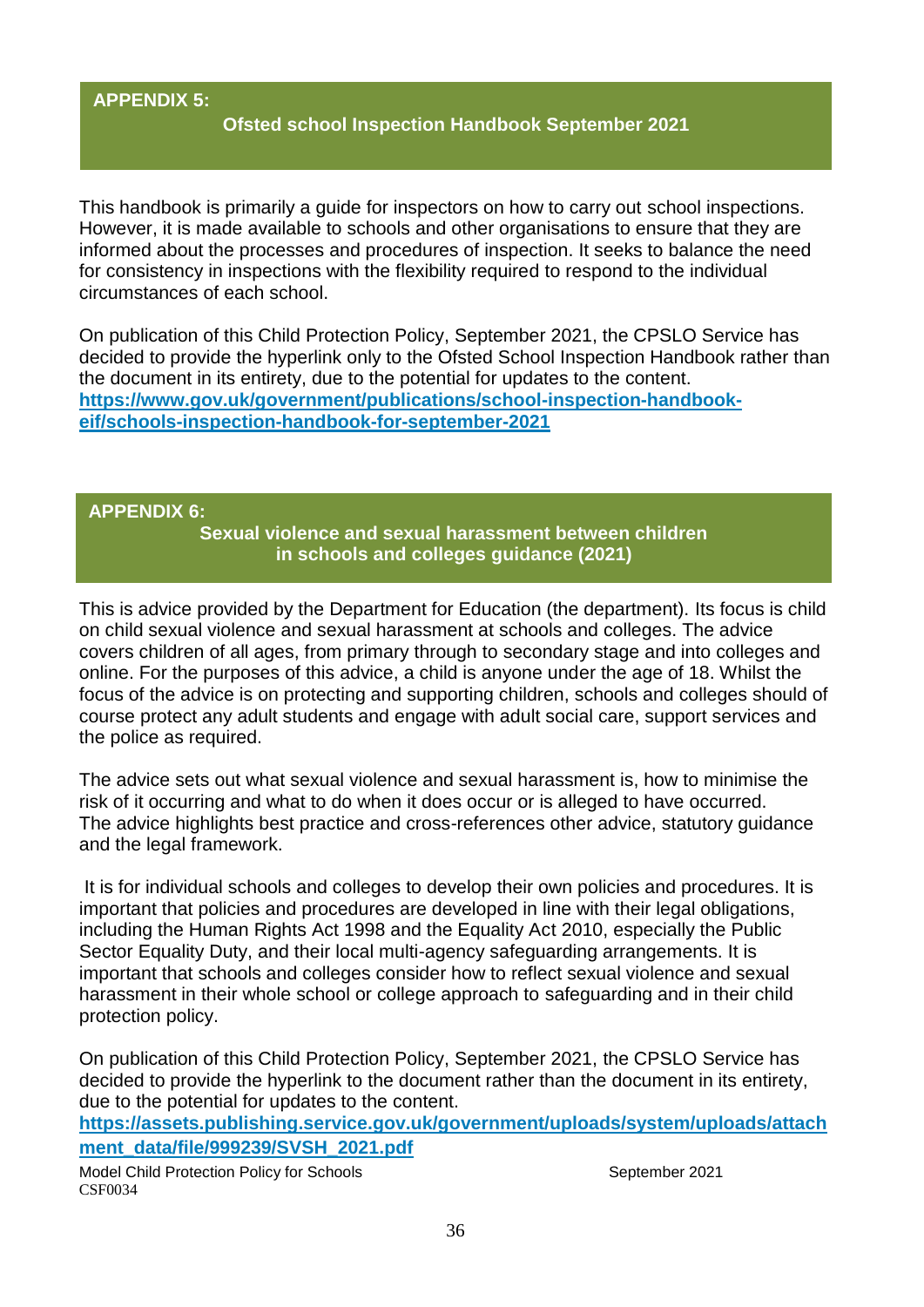### **APPENDIX 7:**

### **Online Safety Guidance**

On publication of this Child Protection Policy, September 2021, the CPSLO Service has decided to signpost to the document rather than provide the document in its entirety, due to the potential for updates to the content.

**Annex D**: KCSiE (DfE,2021) for national guidance

Hertfordshire Guidance: **[https://thegrid.org.uk/safeguarding-and-child-protection/online-safety/online-safety](https://thegrid.org.uk/safeguarding-and-child-protection/online-safety/online-safety-national-guidance)[national-guidance](https://thegrid.org.uk/safeguarding-and-child-protection/online-safety/online-safety-national-guidance)**

**APPENDIX 8: Covid guidance into new academic year 2021-2022**

On publication of this Child Protection Policy, September 2021, the CPSLO Service has decided to provide the hyperlink to the document rather than the document in its entirety, due to the potential for updates to the content.

**[https://www.gov.uk/government/collections/guidance-for-schools-coronavirus](https://www.gov.uk/government/collections/guidance-for-schools-coronavirus-covid-19)[covid-19](https://www.gov.uk/government/collections/guidance-for-schools-coronavirus-covid-19)**

**APPENDIX 9:**

**GDPR, data protection and Freedom of Information**

If schools subscribe to the Herts for Learning GDPR Toolkit or Enhanced Data Protection Officer Service, schools can contact the service desk for guidance.

Schools can also contact their legal providers.

Further information can be accessed at; **<https://ico.org.uk/for-organisations/>**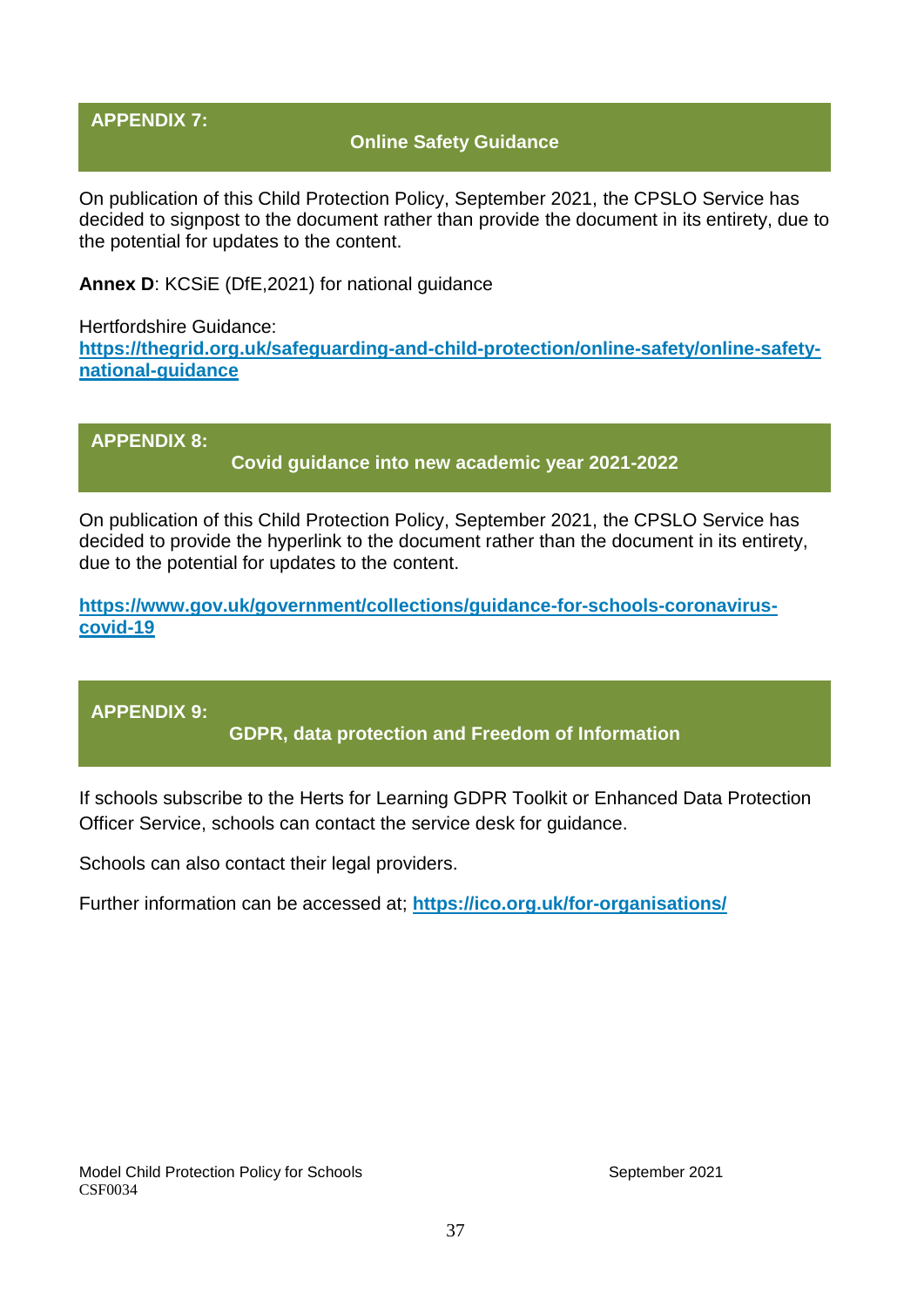# **APPENDIX 10:**

# **Table of substantiative changes from previous CP policy**

| <b>SECTION OF POLICY</b>                                         | <b>CHANGES</b>                                                                                                                                                                                                    |
|------------------------------------------------------------------|-------------------------------------------------------------------------------------------------------------------------------------------------------------------------------------------------------------------|
| <b>Policy review</b>                                             | Adding of 'Academy'/ 'principal' and 'board of trustee' to reflect<br>settings that use these terms                                                                                                               |
| 1.Introduction                                                   | Addition of Annex A for staff who do not have direct work with<br>children                                                                                                                                        |
|                                                                  | Addition of Supply staff, voluntary and contract worker<br>categories added                                                                                                                                       |
|                                                                  | Addition of Online Safety training requirement                                                                                                                                                                    |
|                                                                  | Page of KCSiE now referenced as Pg 31-33                                                                                                                                                                          |
|                                                                  | Addition of 'best' interest of the child to reflect language in<br>KCSiE.                                                                                                                                         |
| 2.Statutory                                                      | Update pf 2021 edition of KCSiE referenced                                                                                                                                                                        |
| <b>Framework</b>                                                 | Addition of recommended legislation used; Sexual violence<br>and sexual harassment between children in schools and<br>colleges (DfE 2017)                                                                         |
| 3.DSL/DDSL                                                       | Updated section on recommended Training for DSL/ DDSL role<br>as stated in KCSiE 2021                                                                                                                             |
|                                                                  | Addition of Supply staff, voluntary and contract worker<br>categorised added.                                                                                                                                     |
| 4. The management of<br>safeguarding                             | 'Employee' added to code of conduct                                                                                                                                                                               |
| (Governing Body,<br>proprietors and<br>management<br>committees) | Addition of Annex A added from KCSiE as an condensed<br>version of Part 1 as an alternative option for staff who do not<br>have direct contact working with children (as decided by<br>governors or proprietors). |
|                                                                  | Annex B KCSIE referenced as area now detailing specific                                                                                                                                                           |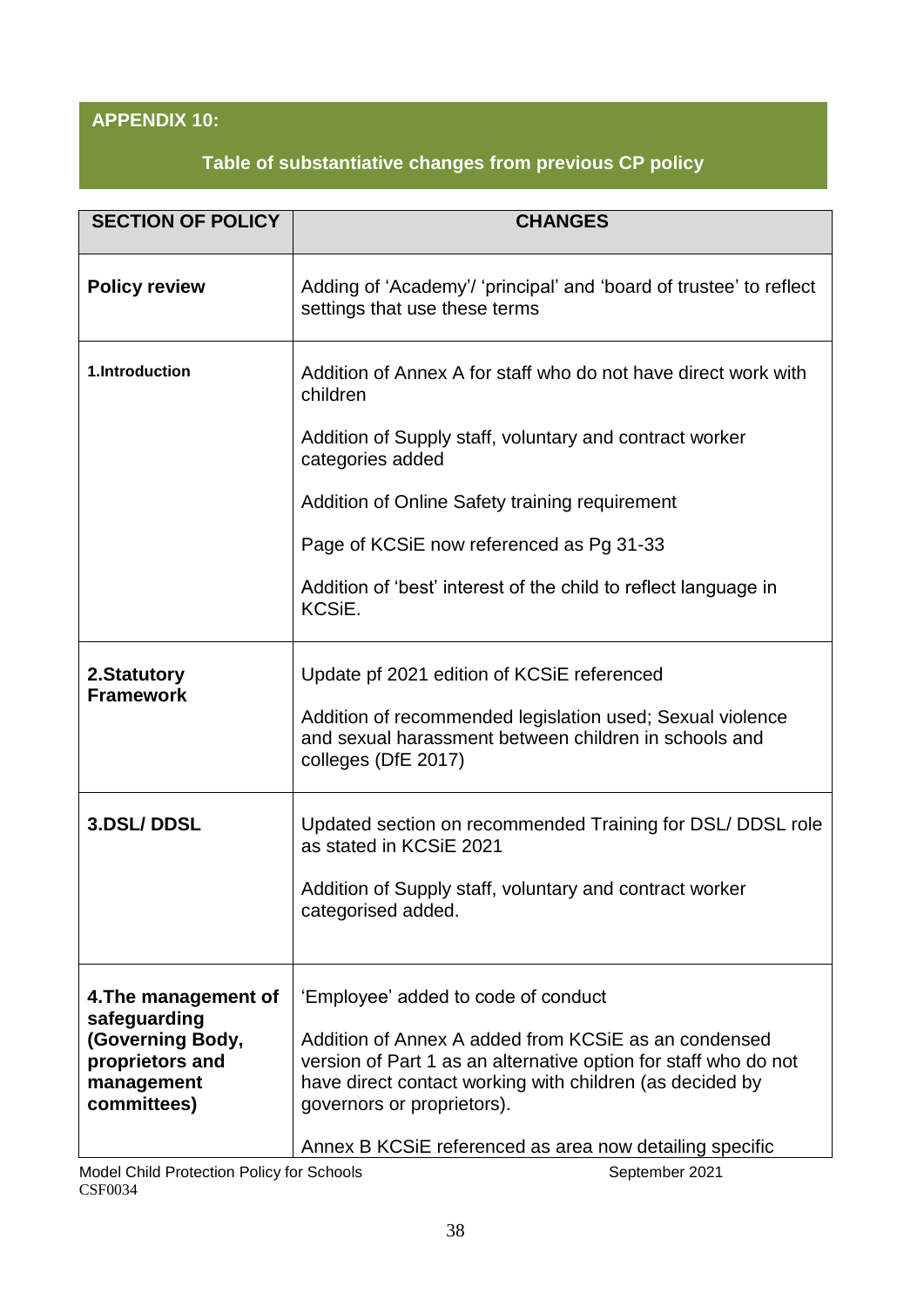|                                         | safeguarding issues.                                                                                                           |
|-----------------------------------------|--------------------------------------------------------------------------------------------------------------------------------|
|                                         | 'Trustee' added                                                                                                                |
|                                         | Part 4 of KCSiE area now reflecting responding to allegations<br>against staff                                                 |
|                                         | Pg 57 referenced of KCSIE regarding information relating to<br>staff DBS checks                                                |
| 5. When to be<br>concerned              | Removal of Family and Parent descriptions on types of abuse.                                                                   |
|                                         | 'Child protection' added to contact referral due to being<br>renamed by Hertfordshire.                                         |
|                                         | DSL's 'and their deputies' added to reflect joint responsibility of<br>deputies in reporting concerns related to safeguarding. |
|                                         | Part 5 of KCSiE referenced as area added in KCSiE 2021<br>relating to Child on Child sexual violence and sexual<br>harassment. |
|                                         | Annex B referenced now area of KCSIE relating to Child<br>Sexual Exploitation and Child Criminal Exploitation.                 |
|                                         | KCSIE Pg133 referenced in terms of schools PREVENT duty.                                                                       |
| 6. Dealing with a<br><b>Disclosure</b>  | Area added around Third party disclosures                                                                                      |
| <b>7. Record Keeping</b>                | No changes from CP policy 2020                                                                                                 |
| 8. Confidentiality                      | No changes from CP policy 2020                                                                                                 |
| <b>9.School Procedures</b>              | KCSIE Pg 23 now where Reporting pathway flow chart is listed                                                                   |
|                                         | KCSIE Pg 131-132 regarding staff mandatory reporting duty<br>related to Female Genital Mutilation.                             |
| <b>10.Communication</b><br>with parents | KCSIE Pg 26 regarding student emergency contact details<br>recommendations.                                                    |
|                                         | Weblink now added for Further guidance around information<br>sharing can be located within; Information sharing Advice for     |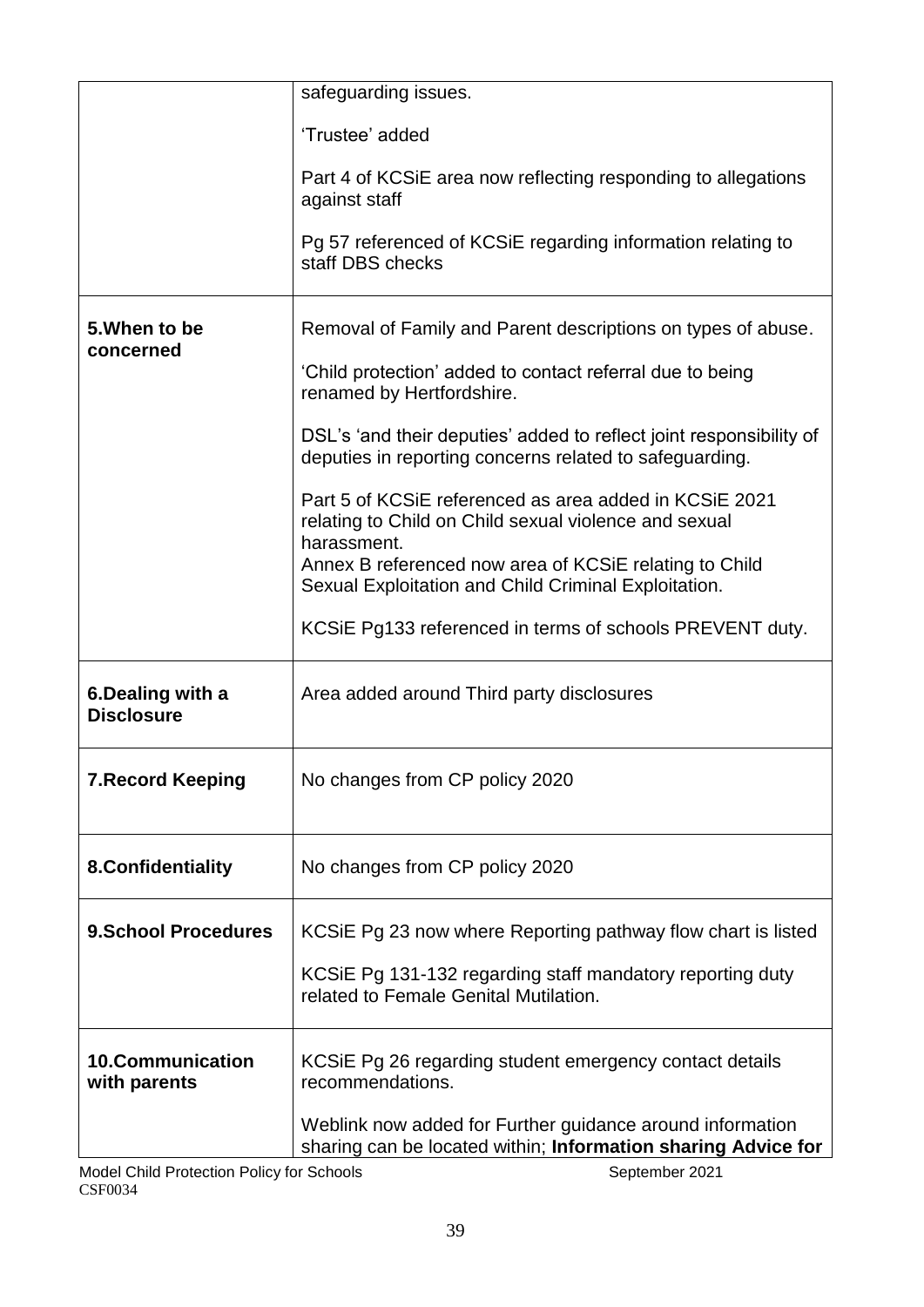|                                                                                                                                                                                                                  | practitioners providing safeguarding services to children,<br>young people, parents and carers (DfE, 2018) document.                                                                                                                                    |
|------------------------------------------------------------------------------------------------------------------------------------------------------------------------------------------------------------------|---------------------------------------------------------------------------------------------------------------------------------------------------------------------------------------------------------------------------------------------------------|
| 11.Allegationsof<br>abuse made against<br>adults who work with<br>children and young<br>people.                                                                                                                  | Hertfordshire Safeguarding Children Partnership (HSCP)<br>Procedures Manual Section 5.1.5 Managing Allegations<br>Against Adults who work with Children and Young People,<br>referenced.<br>Link to HSCP escalation and complaints procedures included. |
| Annex 1. Link to<br><b>KCSiE (DfE, 2021)</b>                                                                                                                                                                     | Addition of Annex A                                                                                                                                                                                                                                     |
| <b>Part One</b><br>or Annex A:<br>Information for all<br>school and college<br>staff<br><b>Annex B: Further</b><br>information<br><b>Updates from KCSiE</b><br>2021                                              |                                                                                                                                                                                                                                                         |
| <b>Annex 2. Declaration</b><br>for staff:<br><b>Child Protection</b><br><b>Policy and (KCSiE)</b><br><b>DfE 2021</b>                                                                                             | Changes made aligned to KSCIE 2021                                                                                                                                                                                                                      |
| <b>Annex 3. Actions</b><br>where there are<br>concerns about a<br>child                                                                                                                                          | Now appears on page 23 of KCSiE 2021                                                                                                                                                                                                                    |
| <b>Annex 4. Operation</b><br>Encompass-<br><b>Information sharing</b><br>from Police regarding<br><b>Domestic Abuse</b><br>notifications and<br><b>Children Missing from</b><br>Education (2nd<br>December 2019) | Addition of Children Missing from Education guidance                                                                                                                                                                                                    |